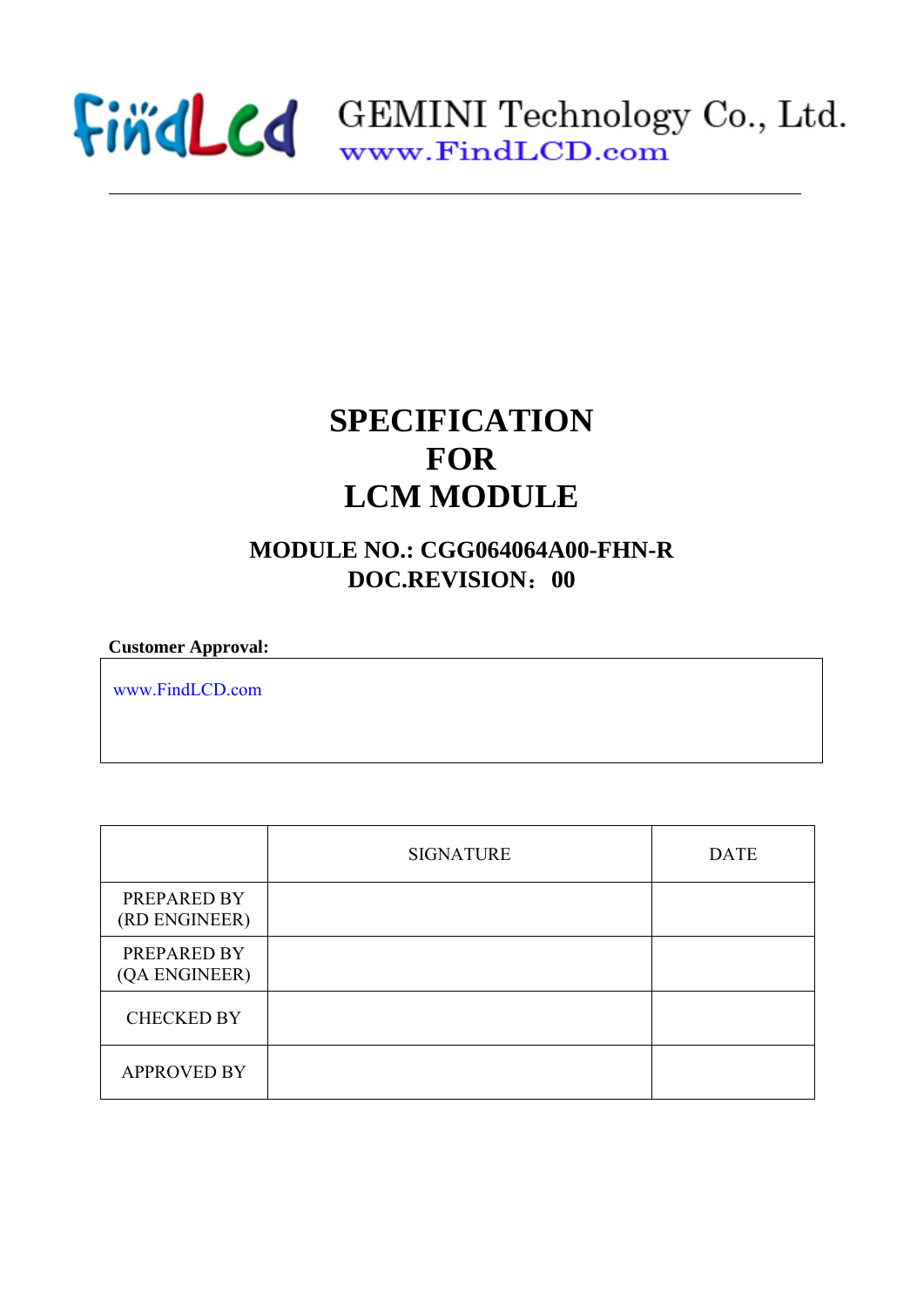

## **DOCUMENT REVISION HISTORY**

| <b>Version</b> | <b>DATE</b> | <b>DESCRIPTION</b> | <b>CHANGED</b><br>BY |
|----------------|-------------|--------------------|----------------------|
| $00\,$         | Feb-27-2010 | First issue        |                      |
|                |             |                    |                      |
|                |             |                    |                      |
|                |             |                    |                      |
|                |             |                    |                      |
|                |             |                    |                      |
|                |             |                    |                      |
|                |             |                    |                      |
|                |             |                    |                      |
|                |             |                    |                      |
|                |             |                    |                      |
|                |             |                    |                      |
|                |             |                    |                      |
|                |             |                    |                      |
|                |             |                    |                      |
|                |             |                    |                      |
|                |             |                    |                      |
|                |             |                    |                      |
|                |             |                    |                      |
|                |             |                    |                      |
|                |             |                    |                      |
|                |             |                    |                      |
|                |             |                    |                      |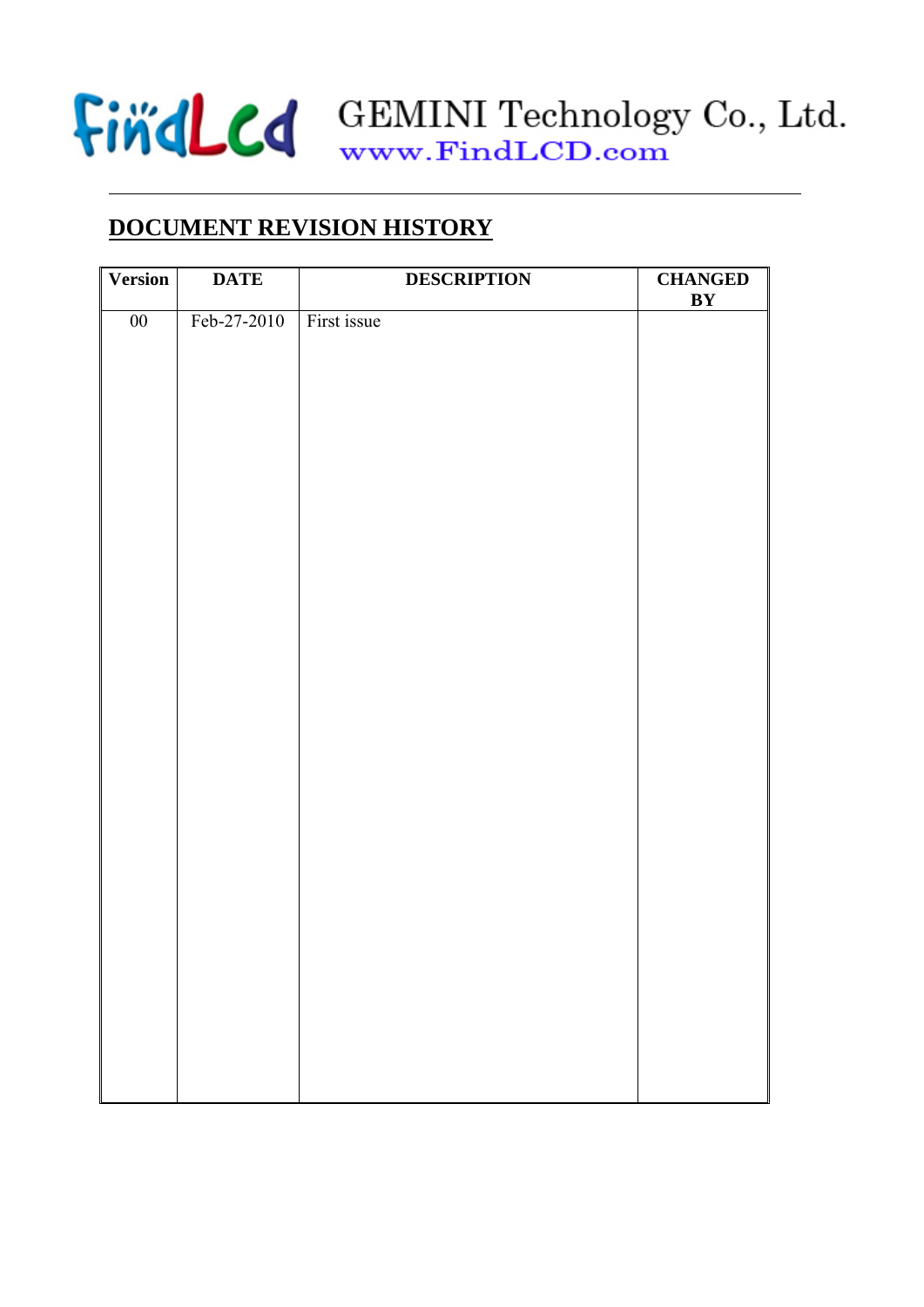

## **CONTENTS**

| 1. Functions & Features                                     | $\boldsymbol{2}$ |
|-------------------------------------------------------------|------------------|
| 2. Mechanical specifications                                | $\overline{2}$   |
| 3. Block diagram                                            | $\boldsymbol{2}$ |
| <b>4. Dimensional outline</b>                               | 3                |
| 5. LCD driving voltage generator and bias reference circuit | 4                |
| 6. Pin description                                          | 5                |
| 7. Maximum absolute limit                                   | 6                |
| 8. Electrical characteristics                               | 7                |
| 9. Timing characteristics                                   | 8                |
| 10. Control and display command                             | 9                |
| 11. Electro-Optical characteristics                         | <b>10</b>        |
| 12. Precaution for using LCD/LCM                            | 11/12            |
| 13. LCM test criteria                                       | $13 - 22$        |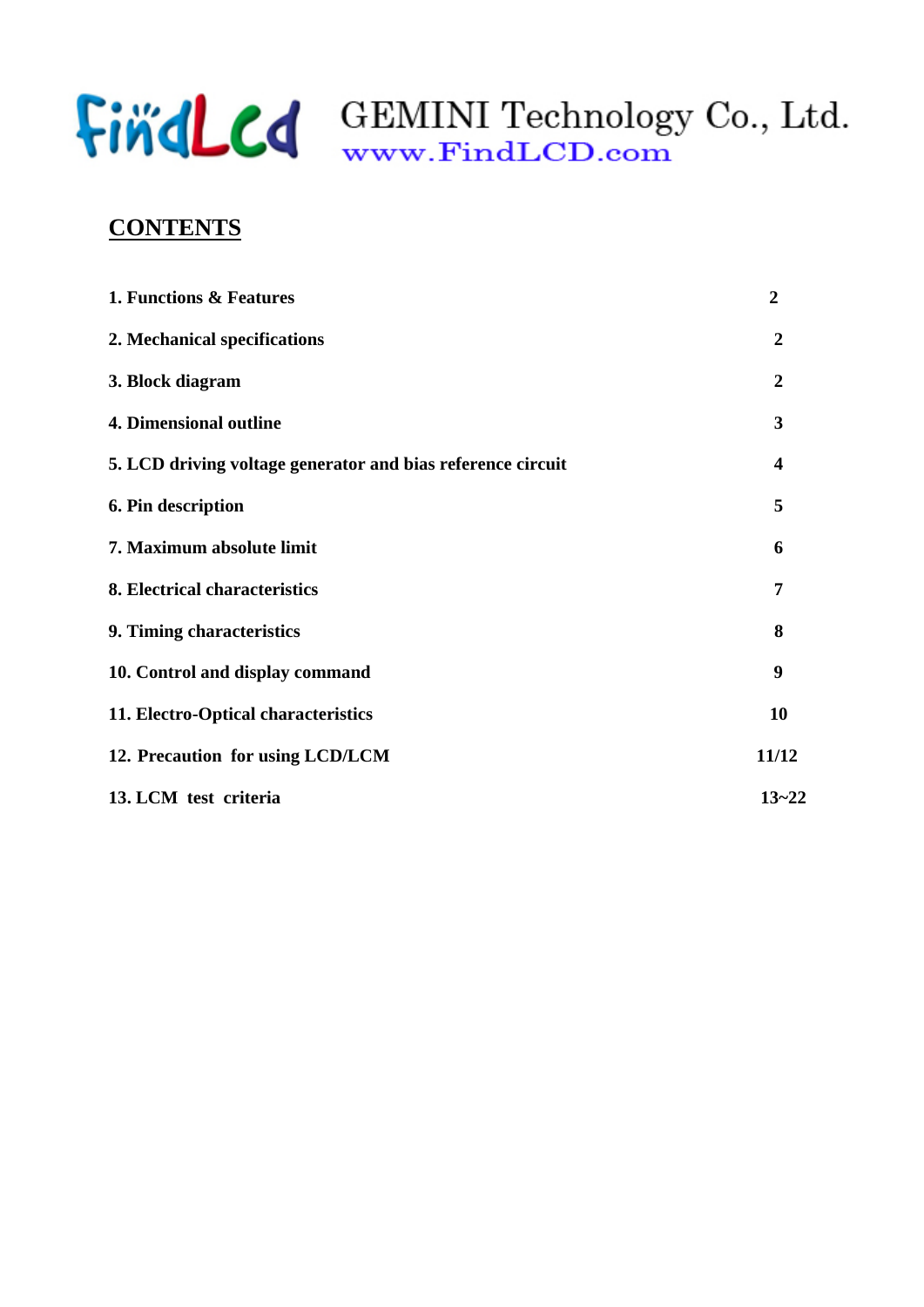## **1. FUNCTIONS & FEATURES**

- 
- 
- 1.3. Viewing direction : 6 o'clock
- 
- 1.5. Power supply voltage  $(V_{DD})$  : 3.0V<br>1.6. LCD driving voltage (VLCD) : 8.7V(Reference voltage)
- 1.6. LCD driving voltage (VLCD)
- 1.7. Operation temp : -20∼70℃
- 1.8. Storage temp : -30~80℃
- 1.9. RoHS compliant.

## **2. MECHANICAL SPECIFICATIONS**

- 
- 
- 
- -
- 1.1. Format : 64x64 Dots<br>1.2. LCD mode : FSTN/Posit : FSTN/Positive/Transflective
	-
- 1.4. Driving scheme : 1/68 Duty cycle, 1/9 Bias
	-
	-
	-
	-

2.1. Module size :  $25.0$ mm(L)\*33.0mm (W)\*2.9mm(H) (Excluding Lcd Pin length 10.0mm)

- 2.2. Viewing area : 22.0mm(L)\*22.0mm(W)
- 2.3. Dot pitch : 0.297mm(L)\*0.297mm(W)<br>2.4. Dot size : 0.277mm(L)\*0.277mm(W)
	- $: 0.277$ mm $(L)*0.277$ mm $(W)$
- 2.5. Weight : Approx.

## **3. BLOCK DIAGRAM**



Figure 1.Block diagram

2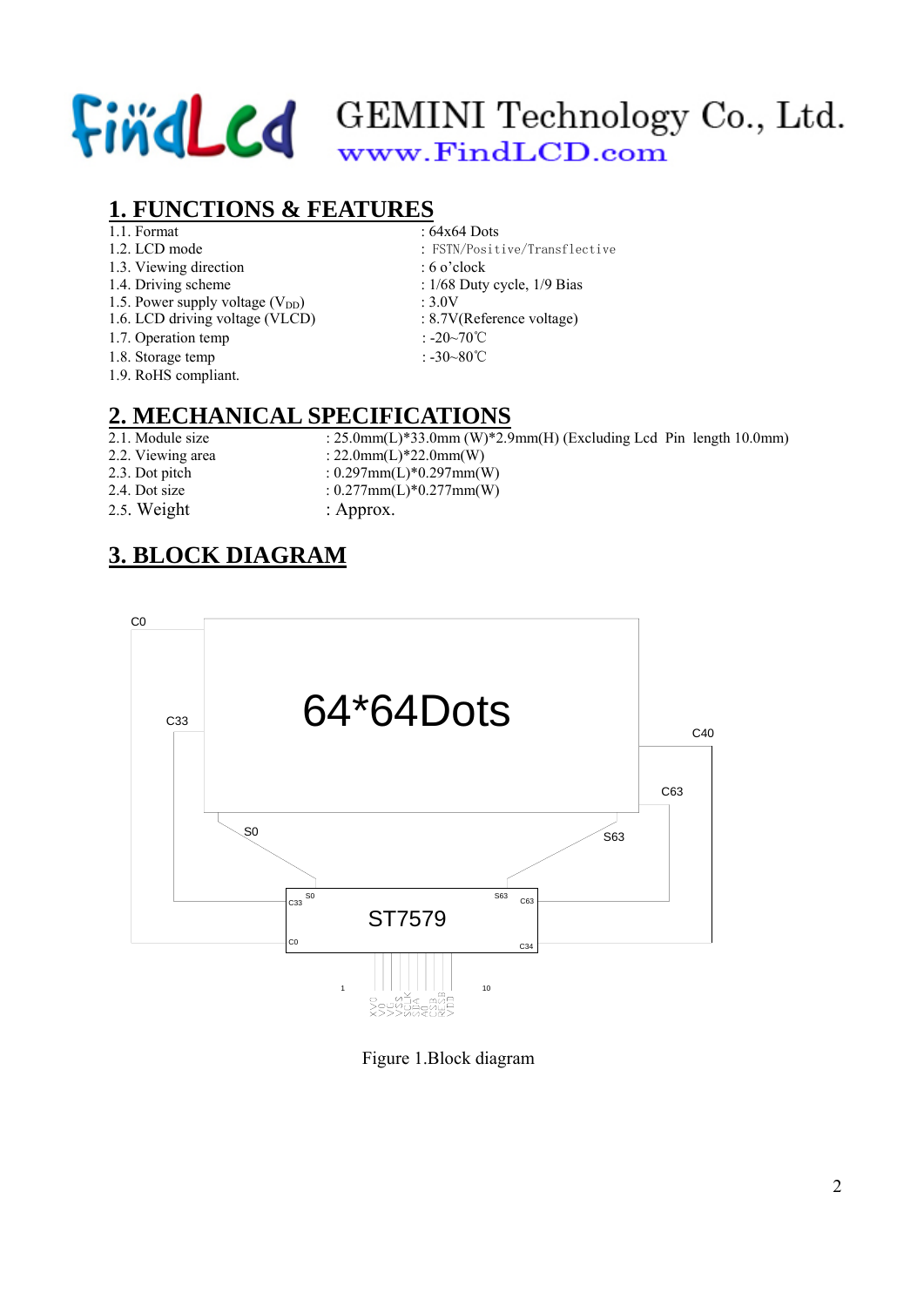

## **4. DIMENSIONAL OUTLINE**



Figure2. Dimensional outline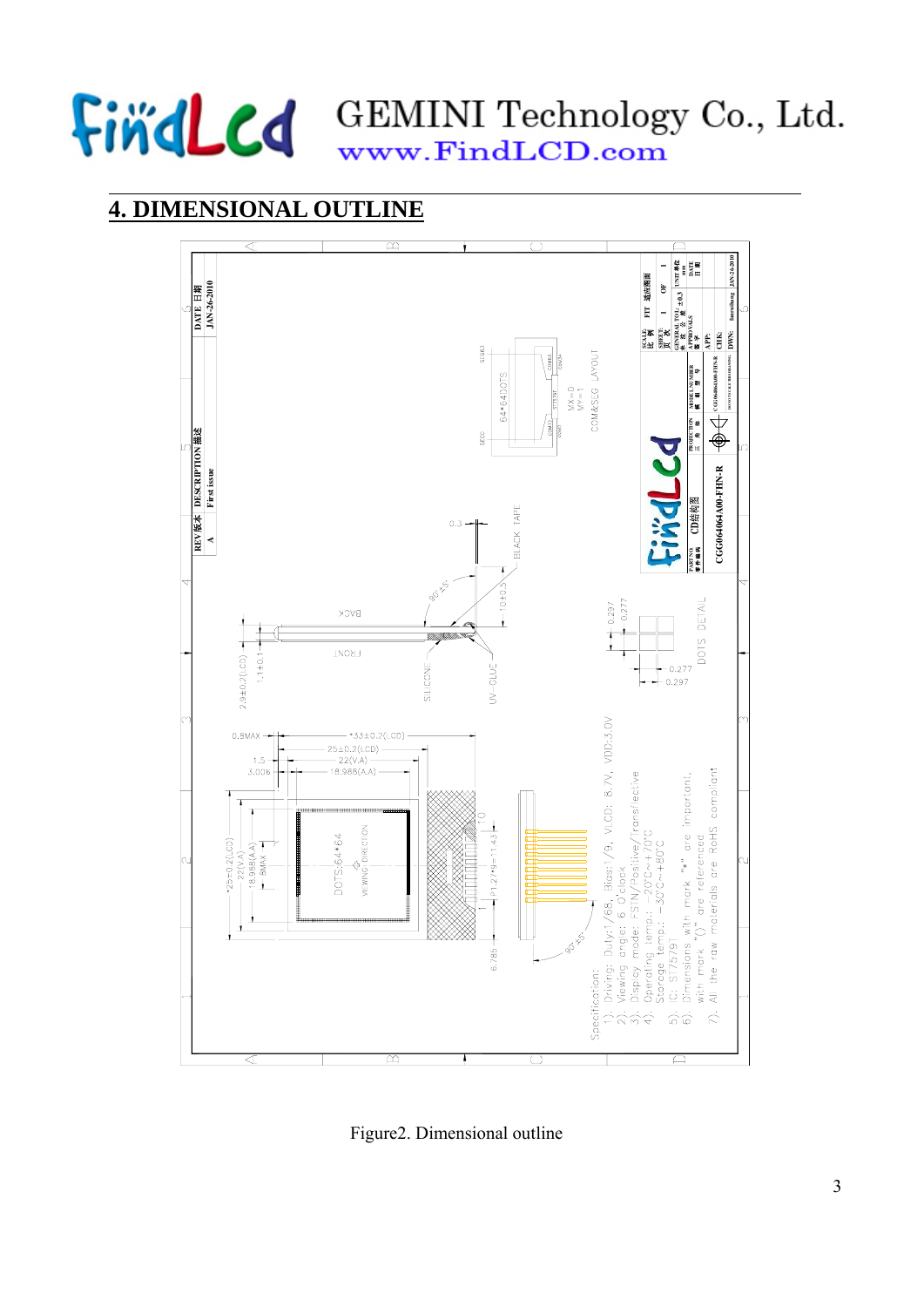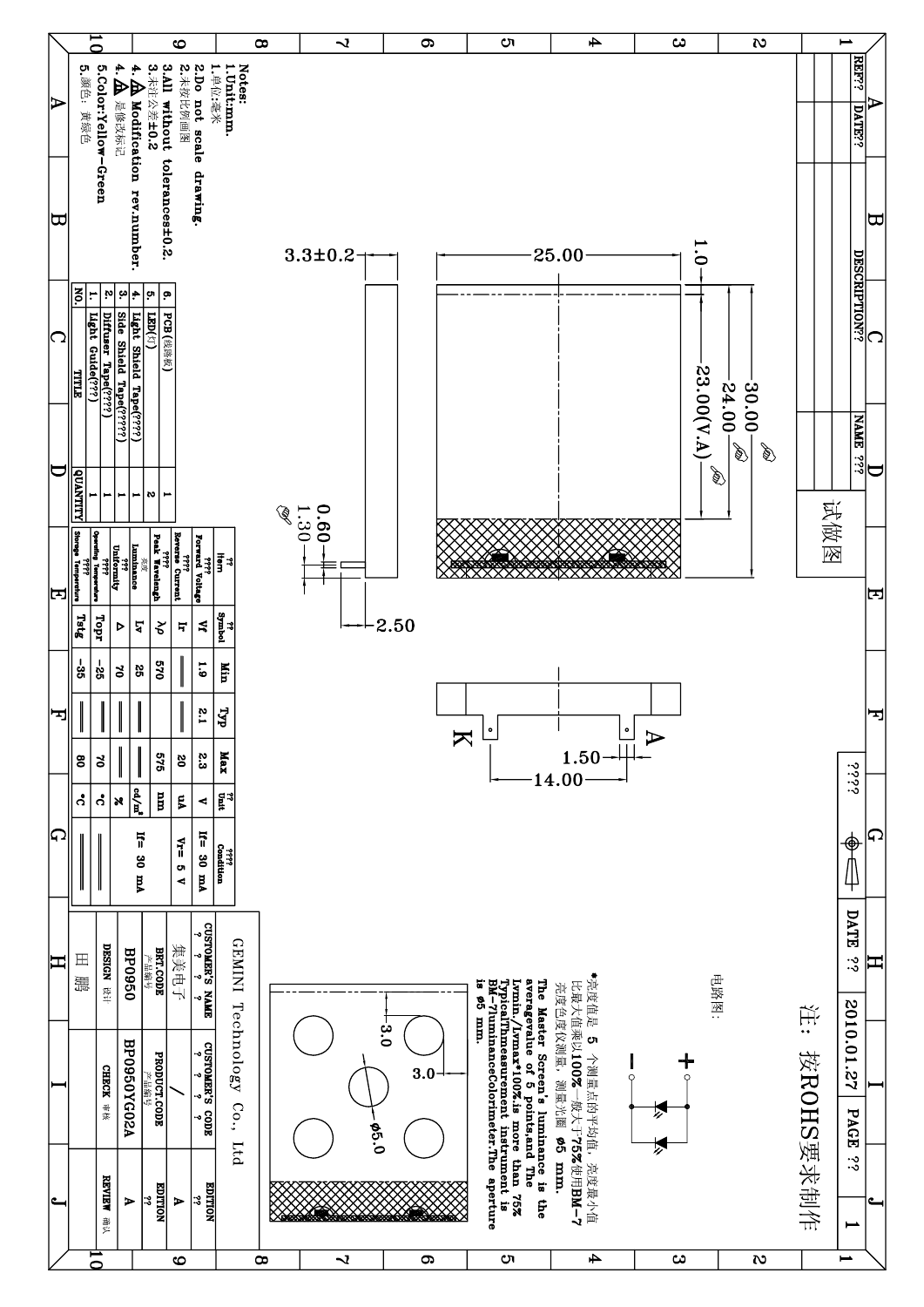## **5. LCD DRIVING VOLTAGE GENERATOR AND BIAS REFERENCE CIRCUIT**



Figure3. Reference circuit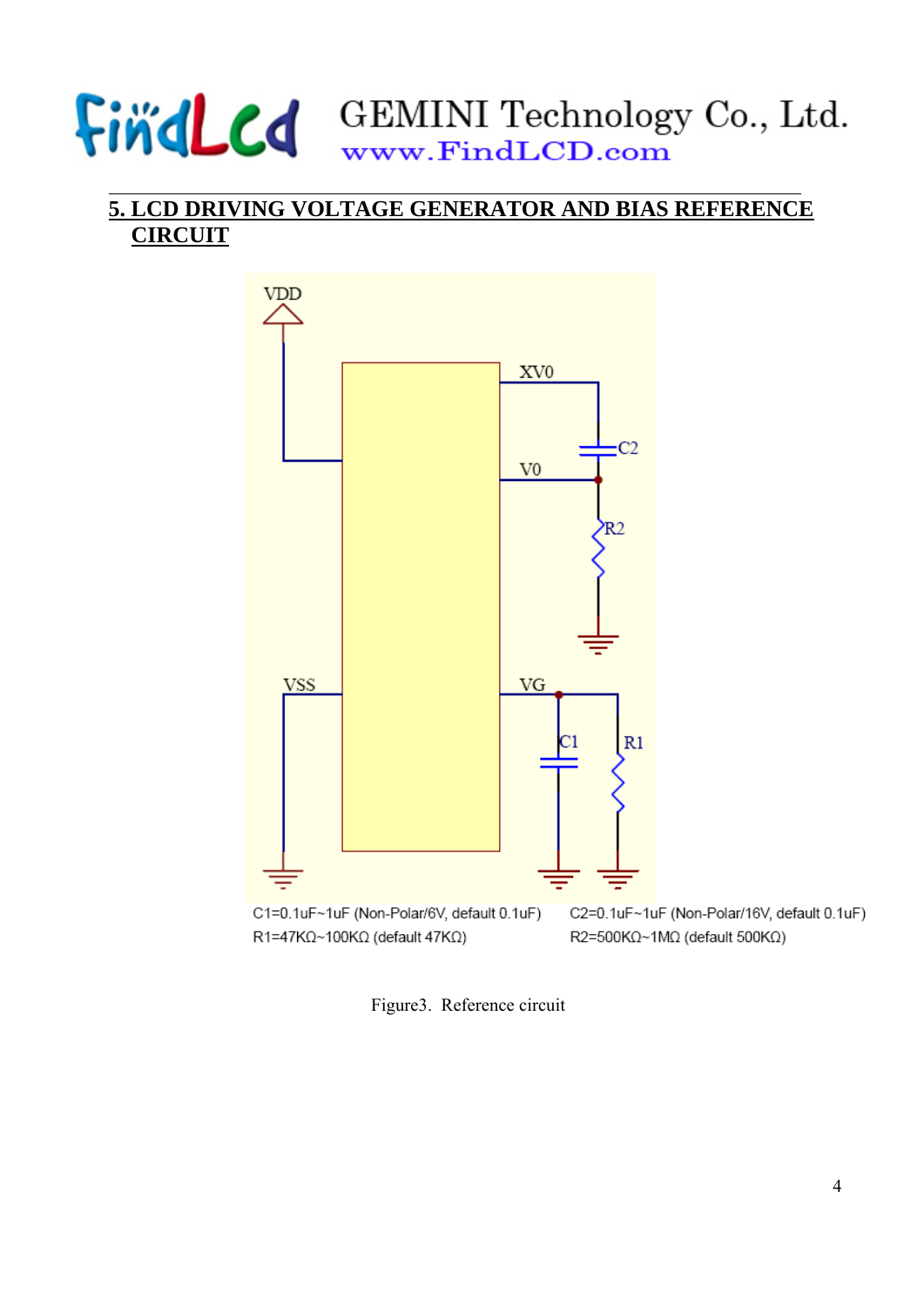## **6. PIN DESCRIPTION**

| No.            | Symbol          | Function                                                                                                                                                                                                                                                                |
|----------------|-----------------|-------------------------------------------------------------------------------------------------------------------------------------------------------------------------------------------------------------------------------------------------------------------------|
| 1              | XV <sub>0</sub> | XV0 is the LCD driving voltage for common circuits at positive frame.                                                                                                                                                                                                   |
| $\overline{2}$ | V <sub>0</sub>  | V0 is the LCD driving voltage for common circuits at negative frame.                                                                                                                                                                                                    |
| 3              | VG              | VG is the LCD driving voltage for segment circuits.                                                                                                                                                                                                                     |
| $\overline{4}$ | <b>VSS</b>      | Power ground $(0V)$                                                                                                                                                                                                                                                     |
| 5              | <b>SLCK</b>     | The Serial clock input terminal                                                                                                                                                                                                                                         |
| 6              | <b>SDA</b>      | The Serial Data input terminal                                                                                                                                                                                                                                          |
| 7              | A <sub>0</sub>  | It determines whether the access is related to data or command.<br>$A0=$ "H" : Indicates that signals on D[7:0] are display data.<br>$A0 = "L"$ : Indicates that signals on D[7:0] are command.<br>A0 is not used in 3-line SPI interface and should fix to "H" by VDD1 |
| 8              | CSB             | Chip select input pin. Interface access is enabled when CSB is "L".<br>When CSB is non-active (CSB="H"), $D[7:0]$ pins are high impedance.                                                                                                                              |
| 9              | <b>RESB</b>     | Reset input pin.<br>When RSTB is "L", internal initialization is executed                                                                                                                                                                                               |
| 10             | VDD             | Power supply for $logic(+3.0V)$                                                                                                                                                                                                                                         |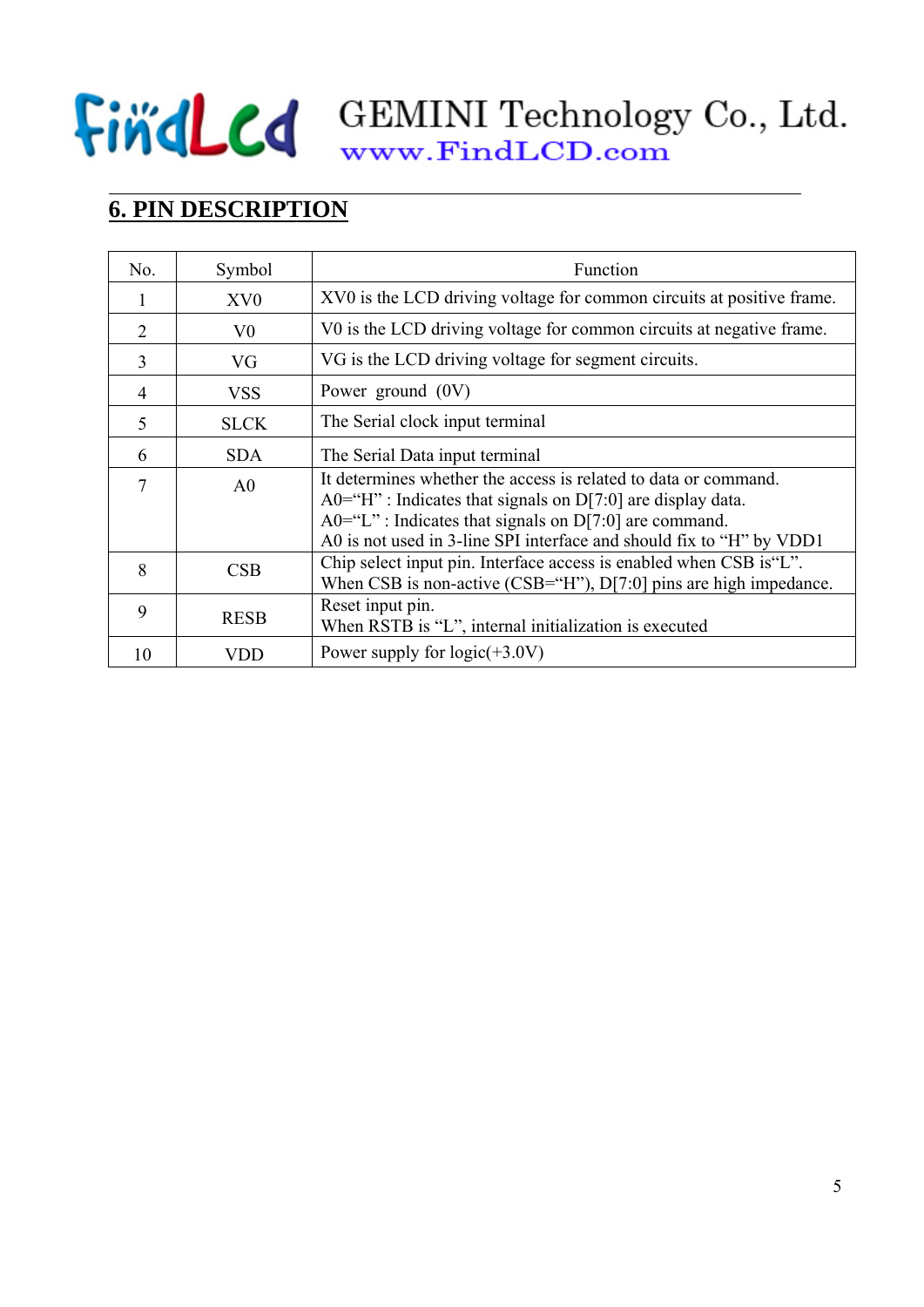## **7. MAXIMUM ABSOUTE LIMIT Maximum Ratings (Voltage Reference to VSS)(for IC)**

In accordance with the Absolute Maximum Rating System; please refer to notes 1 and 2.

| Parameter                    | Symbol | Conditions              | Unit |
|------------------------------|--------|-------------------------|------|
| Digital Power Supply Voltage | VDD1   | $-0.3 \sim 3.6$         |      |
| Analog Power supply voltage  | VDD2   | $-0.3 \sim 3.6$         |      |
| LCD Power supply voltage     | V0-XV0 | $-0.3 - 15$             |      |
| LCD Power driving voltage    | VG. VM | $-0.3 \sim \text{VDD2}$ |      |
| Operating temperature        | TOPR   | $-30$ to $+85$          |      |
| Storage temperature          | TSTR   | -65 to +150             |      |



### **Notes**

- 1. Stresses above those listed under Limiting Values may cause permanent damage to the device.
- 2. Parameters are valid over operating temperature range unless otherwise specified. All voltages are with respect to VSS unless otherwise noted.
- 3. Insure the voltage levels of V0, VDD2, VG, VM, VSS and XV0 always match the correct relation:  $VO \ge VDD2 > VG > VM > VSS \ge XVO$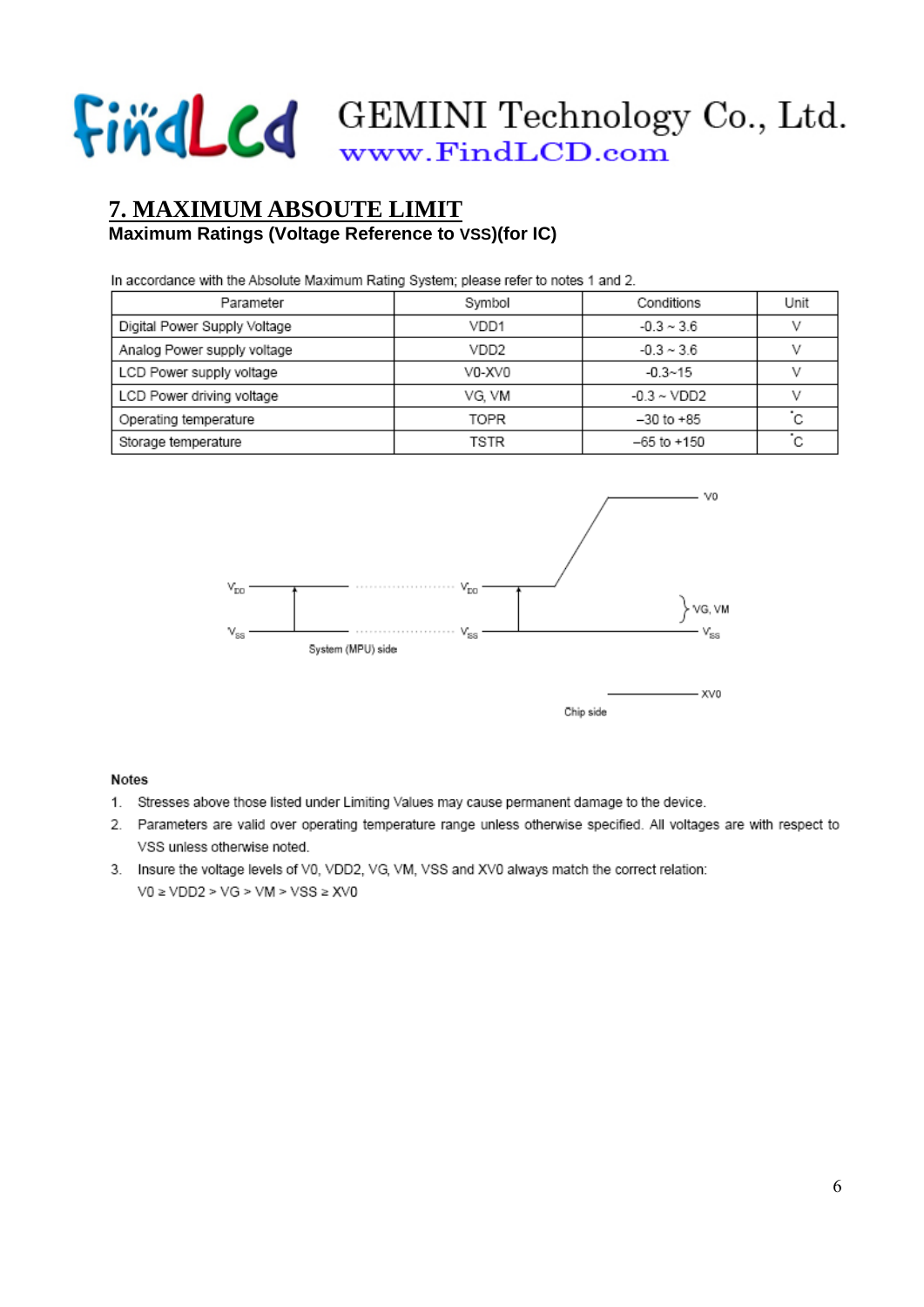## **8. ELECTRICAL CHARACTERISTICS**

### DC CHARACTERISTICS

VDD1=1.8V to 3.3V, VSS=0V; Tamb = -30 C to +85 C; unless otherwise specified.

| Item                      | Symbol           |         | Rating<br>Unit<br>Condition       |                   |      |                   |    | Applicable |
|---------------------------|------------------|---------|-----------------------------------|-------------------|------|-------------------|----|------------|
|                           |                  |         |                                   | Min.              | Typ. | Max.              |    | Pin        |
| Operating Voltage (1)     | VDD1             |         |                                   | 1.7               |      | 3.4               | V  | VDD1       |
| Operating Voltage (2)     | VDD2             |         |                                   | 2.4               |      | 3.4               | V  | VDD2       |
| Input High-level Voltage  | V <sub>IHC</sub> |         |                                   | $0.7 \times VDD1$ |      | VDD1              | v  | MPU        |
|                           |                  |         |                                   |                   |      |                   |    | Interface  |
| Input Low-level Voltage   | ViLc             |         |                                   | vss               |      | $0.3 \times VDD1$ | V  | MPU        |
|                           |                  |         |                                   |                   |      |                   |    | Interface  |
| Output High-level Voltage | $V_{OHC}$        |         | $I_{\text{OUT}}$ =1mA, VDD1=1.8V  | $0.8 \times VDD1$ |      | VDD1              | v  | D[7:0]     |
| Output Low-level Voltage  | Volc             |         | $I_{\text{OUT}}$ =-1mA, VDD1=1.8V | VSS               |      | $0.2 \times VDD1$ | V  | D[7:0]     |
| Input Leakage Current     |                  |         |                                   | $-1.0$            |      | 1.0               |    | MPU        |
|                           | Iц               |         |                                   |                   |      |                   | μA | Interface  |
| Output Leakage Current    | Iιo              |         |                                   | $-3.0$            |      | 3.0               | μA | MPU        |
|                           |                  |         |                                   |                   |      |                   |    | Interface  |
| Liquid Crystal Driver ON  | Ron              | Ta=25 C | Vop=9V. $\triangle$ V=0.9V        |                   | 0.7  |                   | ΚΩ | COMX       |
| Resistance                |                  |         | VG=2V, ∆V=0.2V                    |                   | 0.7  |                   | ΚΩ | SEGx       |
| Frame Frequency           | FR               |         | FR default (1,0,0), 1/68 Duty     |                   | 73   | 81                |    |            |
|                           |                  |         | Ta = 25°C                         | 68                |      |                   | Hz |            |

Note:

1. Recommend application Vop range : 4V ~ 9.5V.

2. LCD module size : 1.8" (max).

Current consumption: During Display, with internal power system, current consumed by whole IC (bare die).

| <b>Test Pattern</b>   | Symbol<br>Condition |                            |      | Rating | Unit | Note |  |
|-----------------------|---------------------|----------------------------|------|--------|------|------|--|
|                       |                     |                            | Min. | Typ.   |      |      |  |
|                       |                     | VDD1=VDD2=3.0V.            |      |        |      |      |  |
| Display Pattern: SNOW | ISS                 | Booster X5                 |      | 110    | 150  | μA   |  |
| (Static)              |                     | $V_{OP}$ = 9.0 V, Bias=1/9 |      |        |      |      |  |
|                       |                     | $Ta = 25^{\circ}C$         |      |        |      |      |  |
|                       |                     | VDD1=VDD2=3.0V.            |      |        | 10   |      |  |
| Power Down            | ISS                 | $Ta = 25^{\circ}C$         |      |        |      | μA   |  |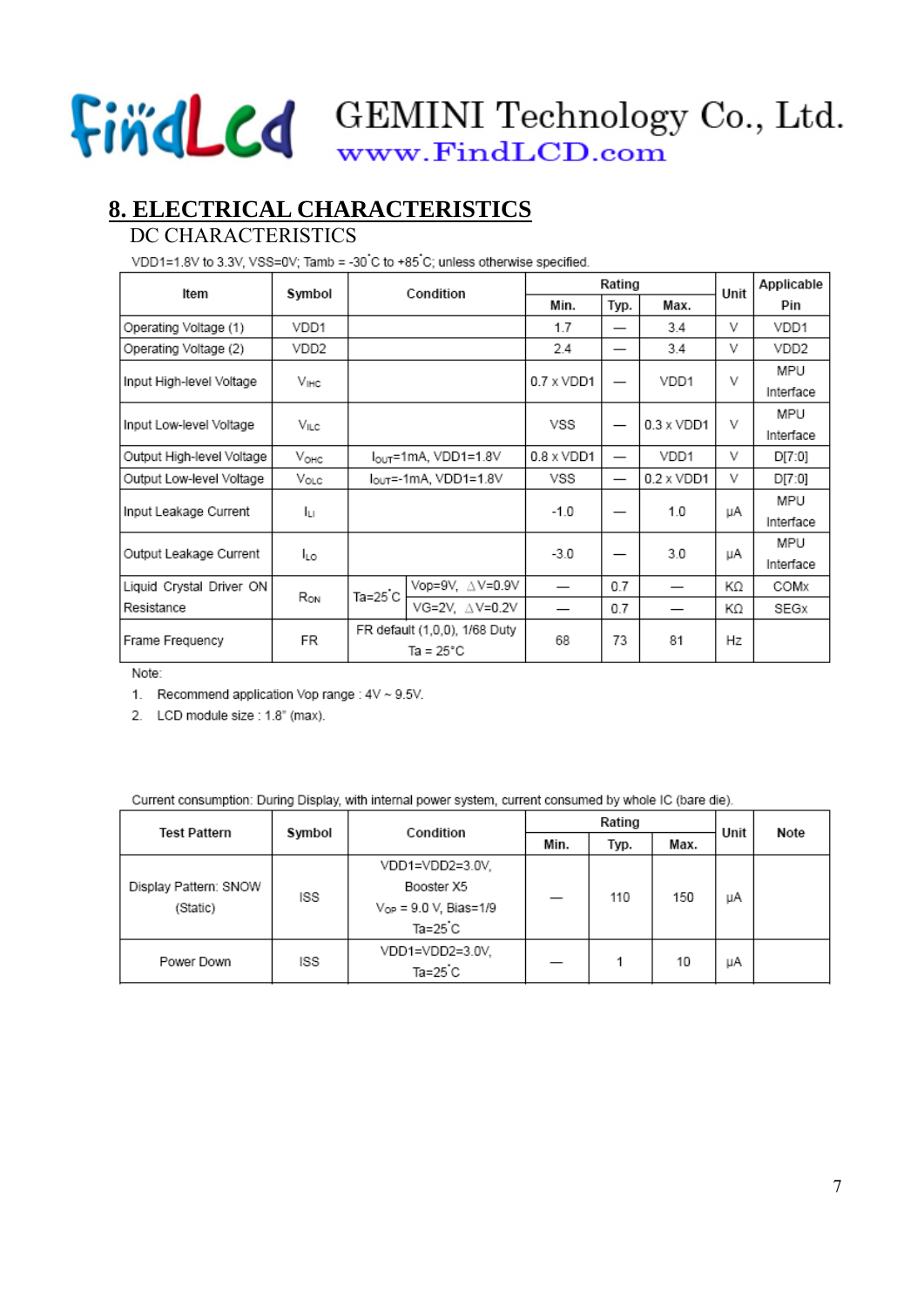## **9. TIMING CHARACTERISTICS**

### Serial Interface (4-Line Interface)



|  | (VDD = $3.3V$ , Ta = $-30$ ~ $85^{\circ}$ C) |  |
|--|----------------------------------------------|--|
|  |                                              |  |
|  |                                              |  |
|  |                                              |  |

| ltem                 | Signal | Symbol | Condition | Min. | Max. | Unit |
|----------------------|--------|--------|-----------|------|------|------|
| Serial clock period  |        | tSCYC  |           | 120  |      |      |
| SCLK "H" pulse width | SCLK   | tSHW   |           | 60   |      |      |
| SCLK "L" pulse width |        | tSLW   |           | 60   |      |      |
| Address setup time   | A0     | tSAS   |           | 20   |      |      |
| Address hold time    |        | tSAH   |           | 90   |      | ns   |
| Data setup time      | SDA    | tSDS   |           | 20   |      |      |
| Data hold time       |        | tSDH   |           | 10   |      |      |
| CSB-SCLK time        | CSB    | tCSS   |           | 20   |      |      |
| CSB-SCLK time        |        | tCSH   |           | 120  |      |      |

## **Hardware Reset Timing**



|  | $(VDD = 3.3V$ , Ta =-30~85°C) |  |
|--|-------------------------------|--|
|  |                               |  |
|  |                               |  |

| Item                  | Symbol | Condition | Min.      | Max. | Unit |
|-----------------------|--------|-----------|-----------|------|------|
| Reset time            | tR     |           |           | 1.5  |      |
| Reset "L" pulse width | tRW    |           | 1<br>כ. ו |      | us   |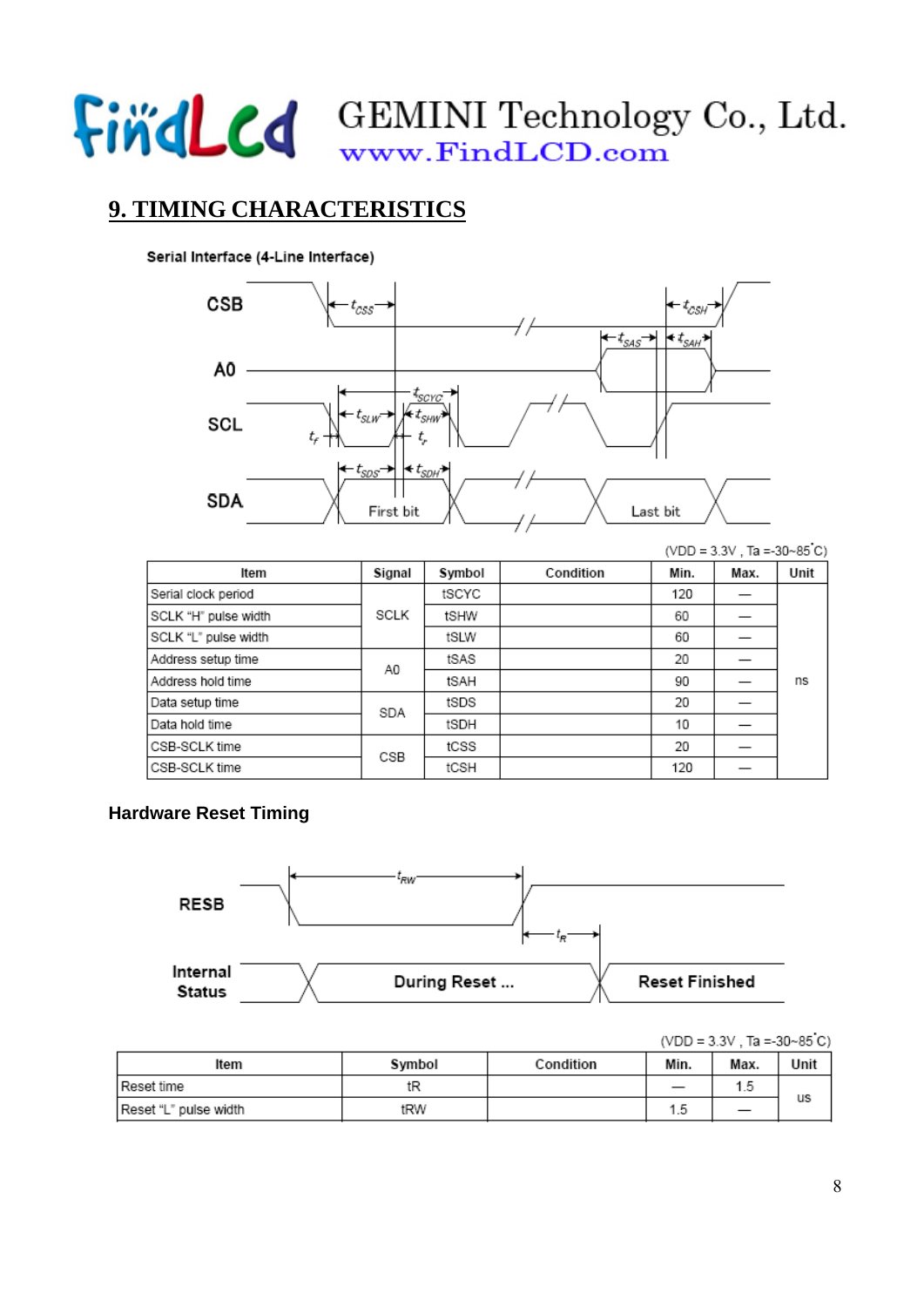## **10. CONTROL AND DISPLAY INSTRUCTION**

| <b>INSTRUCTION</b>                    | <b>COMMAND BYTE</b><br>R/W<br>A <sub>0</sub> |       |    |                  |                    | DESCRIPTION    |                |                 |                 |                 |                                                                   |
|---------------------------------------|----------------------------------------------|-------|----|------------------|--------------------|----------------|----------------|-----------------|-----------------|-----------------|-------------------------------------------------------------------|
|                                       |                                              | (RWR) | D7 | D <sub>6</sub>   | D <sub>5</sub>     | D <sub>4</sub> | D3             | D2              | D <sub>1</sub>  | D <sub>0</sub>  |                                                                   |
| H[1:0] Independent Instruction        |                                              |       |    |                  |                    |                |                |                 |                 |                 |                                                                   |
| <b>NOP</b>                            | 0                                            | 0     | 0  | 0                | 0                  | 0              | 0              | 0               | 0               | 0               | No operation                                                      |
| Reserved                              | 0                                            | 0     | 0  | 0                | 0                  | 0              | 0              | 0               | 0               | 1               | Do not use                                                        |
| Function Set                          | 0                                            | 0     | 0  | 0                | 1                  | МX             | MY             | PD              | Η1              | H <sub>0</sub>  | Power down; entry mode;<br>Select instruction table               |
| Read Status                           | 0                                            | 1     | PD | 0                | 0                  | D              | E              | МX              | MY              | DO              | Read status byte                                                  |
| Read Data                             | 1                                            | 1     | D7 | D <sub>6</sub>   | D <sub>5</sub>     | D <sub>4</sub> | D <sub>3</sub> | D <sub>2</sub>  | D1              | D <sub>0</sub>  | Read data to RAM                                                  |
| Write Data                            | 1                                            | 0     | D7 | D6               | D5                 | D <sub>4</sub> | D3             | D <sub>2</sub>  | D1              | D <sub>0</sub>  | Write data to RAM                                                 |
| $H[1:0] = (0,0)$                      |                                              |       |    |                  |                    |                |                |                 |                 |                 |                                                                   |
| Reserved                              | 0                                            | 0     | 0  | 0                | 0                  | 0              | 0              | 0               | 1               | х               | Do not use                                                        |
| Set V0 Range                          | 0                                            | 0     | 0  | 0                | 0                  | 0              | 0              | 1               | 0               | PRS             | V0 range L/H select                                               |
| END                                   | 0                                            | 0     | 0  | 0                | 0                  | 0              | 0              | 1               | 1               | 0               | Release read/modify/write                                         |
| Read-modify-Write                     | 0                                            | 0     | 0  | 0                | 0                  | 0              | 0              | 1               | 1               | 1               | RAM address at R:+0, W:+1                                         |
| Display Control                       | 0                                            | 0     | 0  | 0                | 0                  | 0              | 1              | D               | 0               | E               | Sets display configuration                                        |
| Reserved                              | 0                                            | 0     | 0  | 0                | 0                  | 1              | 0              | 0               | Х               | Х               | Do not use                                                        |
| Set Y Address of RAM                  | 0                                            | 0     | 0  | 1                | 0                  | 0              | Y3             | Y2              | Υ1              | Y0              | Sets Y address of RAM<br>0≤Y≤9                                    |
| Set X Address of RAM                  | 0                                            | 0     | 1  | X6               | Х5                 | X4             | X3             | X <sub>2</sub>  | X1              | X0              | Sets X address of RAM<br>0≤X≤101                                  |
| $H[1:0] = (0,1)$                      |                                              |       |    |                  |                    |                |                |                 |                 |                 |                                                                   |
| Reserved                              | 0                                            | 0     | 0  | 0                | 0                  | 0              | 0              | 0               | 1               | Х               | Do not use                                                        |
| Display Configuration                 | 0                                            | 0     | 0  | 0                | 0                  | 0              | 1              | DO              | Χ               | X               | Top/bottom row mode set data<br>order                             |
| Bias System                           | 0                                            | 0     | 0  | 0                | 0                  | 1              | 0              | BS2             | BS1             | BS0             | Set bias system (BSx)                                             |
| Set Start Line (high)                 | 0                                            | 0     | 0  | 0                | 0                  | 0              | 0              | 1               | 0               | S <sub>6</sub>  | Specify the initial display line<br>S6                            |
| Set Start Line (low)                  | 0                                            | 0     | 0  | 1                | S5                 | S4             | S3             | S2              | S1              | S0              | Specify the initial display line to<br>realize vertical scrolling |
| Set V0                                | 0                                            | 0     | 1  | $V_{\text{OP6}}$ | $V_{\mathsf{OP5}}$ | $V_{OP4}$      | $V_{OP3}$      | $\rm V_{OP2}$   | $\rm V_{OP1}$   | Vopo            | Set $V_{OP}$ parameter to register                                |
| $H[1:0] = (1,0)$                      |                                              |       |    |                  |                    |                |                |                 |                 |                 |                                                                   |
| Reserved                              | 0                                            | 0     | 0  | 0                | 0                  | 0              | 0              | 0               | 1               | х               | Do not use                                                        |
| Partial Screen Mode                   | 0                                            | 0     | 0  | 0                | 0                  | 0              | 0              | 1               | 0               | PS              | Partial screen enable                                             |
| Partial Screen Size                   | 0                                            | 0     | 0  | 0                | 0                  | 0              | 1              | 0               | 0               | WS              | Set partial screen size                                           |
| Display Part                          | 0                                            | 0     | 0  | 0                | 0                  | 1              | 0              | DP <sub>2</sub> | DP1             | DP <sub>0</sub> | Set display part for partial<br>screen mode                       |
| $H[1:0] = (1,1)$                      |                                              |       |    |                  |                    |                |                |                 |                 |                 |                                                                   |
| Reserved                              | 0                                            | 0     | 0  | 0                | 0                  | 0              | 0              | 0               | 0               | X               | Do not use                                                        |
| RESET                                 | 0                                            | 0     | 0  | 0                | 0                  | 0              | 0              | 0               | 1               | 1               | Software reset                                                    |
| Frame Control                         | 0                                            | 0     | 0  | 0                | 0                  | 0              | 1              | FR <sub>2</sub> | FR <sub>1</sub> | FR <sub>0</sub> | Frame rate control                                                |
| N-Line Inversion                      | 0                                            | 0     | 0  | 1                | 0                  | NL4            | NL3            | NL <sub>2</sub> | NL <sub>1</sub> | NL0             | Sets N-Line inversion                                             |
| Booster Efficiency<br>& Booster Stage | 0                                            | 0     | 1  | 0                | 0                  | 1              | BE1            | BE0             | PC1             | PC <sub>0</sub> | Booster Efficiency Set                                            |
| Reserved                              | 0                                            | 0     | 1  | Х                | х                  | Χ              | Х              | Χ               | х               | Χ               | Do not use                                                        |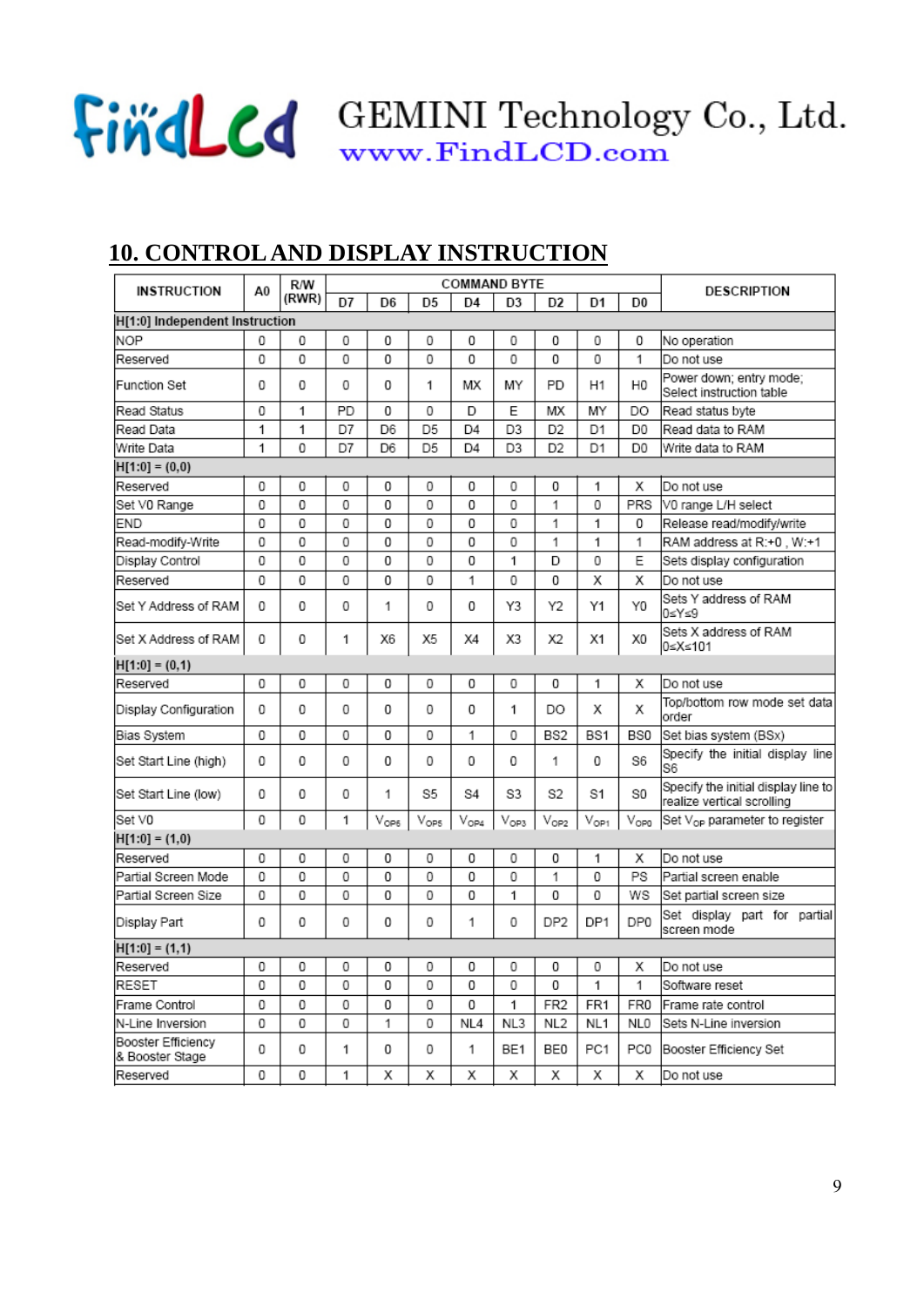## **11. ELECTRO-OPTICAL CHARACTERISTICS**

|  | $(V_{DD} = 3.0V, Ta = 25°C)$        |               |                    |                             |                |            |      |
|--|-------------------------------------|---------------|--------------------|-----------------------------|----------------|------------|------|
|  | <b>Item</b>                         | <b>Symbol</b> | <b>Condition</b>   | Min                         | <b>Typ</b>     | <b>Max</b> | Unit |
|  |                                     |               | $Ta = 10^{\circ}C$ | 8.9                         | 9.1            | 9.3        |      |
|  | <b>Operating Voltage</b><br>for LCD | Vop           | $Ta = 25^{\circ}C$ | 8.4                         | 8.6            | 8.8        | V    |
|  |                                     |               | $Ta = 60^{\circ}C$ | 8.0                         | 8.2            | 8.4        |      |
|  |                                     | Tr            | $Ta = 25^{\circ}C$ |                             | 250            | 500        | ms   |
|  | Response time                       | <b>Tf</b>     |                    |                             | 300            | 600        | ms   |
|  | Contrast                            | Cr            | $Ta = 25^{\circ}C$ | $\mathcal{D}_{\mathcal{L}}$ | $\overline{4}$ |            |      |
|  |                                     | θ             | $Cr \ge 2$<br>Φ    | $-35$                       |                | $+35$      | deg  |
|  | Viewing angle range                 |               |                    | $-35$                       |                | $+40$      | deg  |
|  |                                     |               |                    |                             |                |            |      |

The following charts is for your reference of the data in the above form.

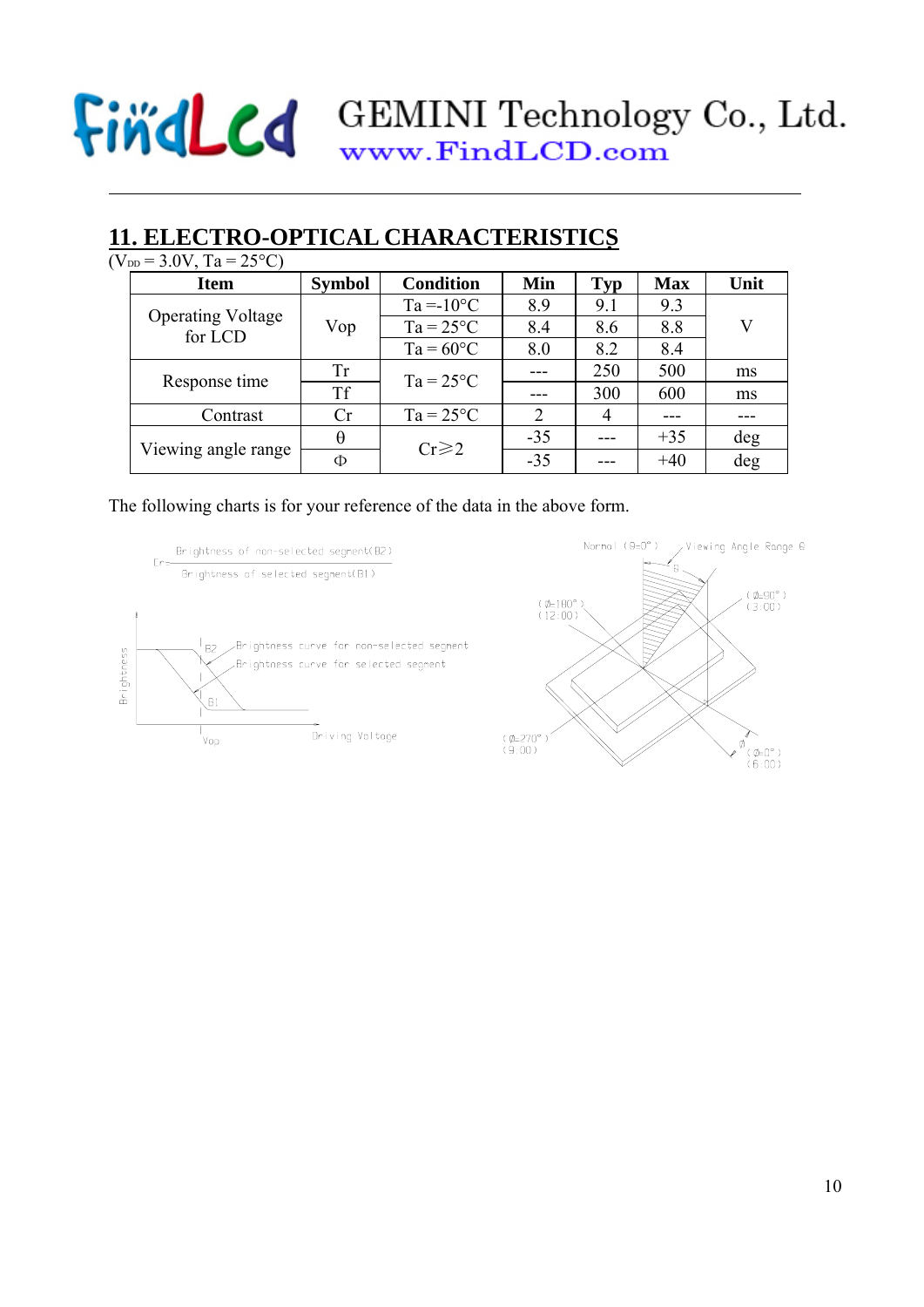## Find Cd GEMINI Technology Co., Ltd. www.FindLCD.com

## **12. PRECAUTION FOR USING LCD/LCM**

After reliability test, recovery time should be 24 hours minimum. Moreover, functions, performance and appearance shall be free from remarkable deterioration within 50,000 hours(average) under ordinary operating and storage conditions room temperature (20+8°C), normal humidity (below 65% RH), and in the area not exposed to direct sun light. Using LCM beyond these conditions will shorten the life time.

Precaution for using LCD/LCM

 LCD/LCM is assembled and adjusted with a high degree of precision. Do not attempt to make any alteration or modification. The followings should be noted.

### **General Precautions:**

- 1. LCD panel is made of glass. Avoid excessive mechanical shock or applying strong pressure onto the surface of display area.
- 2. The polarizer used on the display surface is easily scratched and damaged. Extreme care should be taken when handling. To clean dust or dirt off the display surface, wipe gently with cotton, or other soft material soaked with isoproply alcohol, ethyl alcohol or trichlorotriflorothane, do not use water, ketone or aromatics and never scrub hard.
- 3. Do not tamper in any way with the tabs on the metal frame.
- 4. Do not made any modification on the PCB without consulting Gemini.
- 5. When mounting a LCM, make sure that the PCB is not under any stress such as bending or twisting. Elastomer contacts are very delicate and missing pixels could result from slight dislocation of any of the elements.
- 6. Avoid pressing on the metal bezel, otherwise the elastomer connector could be deformed and lose contact, resulting in missing pixels and also cause rainbow on the display.
- 7. Be careful not to touch or swallow liquid crystal that might leak from a damaged cell. Any liquid crystal adheres to skin or clothes, wash it off immediately with soap and water.

### **Static Electricity Precautions:**

- 1. CMOS-LSI is used for the module circuit; therefore operators should be grounded whenever he/she comes into contact with the module.
- 2. Do not touch any of the conductive parts such as the LSI pads; the copper leads on the PCB and the interface terminals with any parts of the human body.
- 3. Do not touch the connection terminals of the display with bare hand; it will cause disconnection or defective insulation of terminals.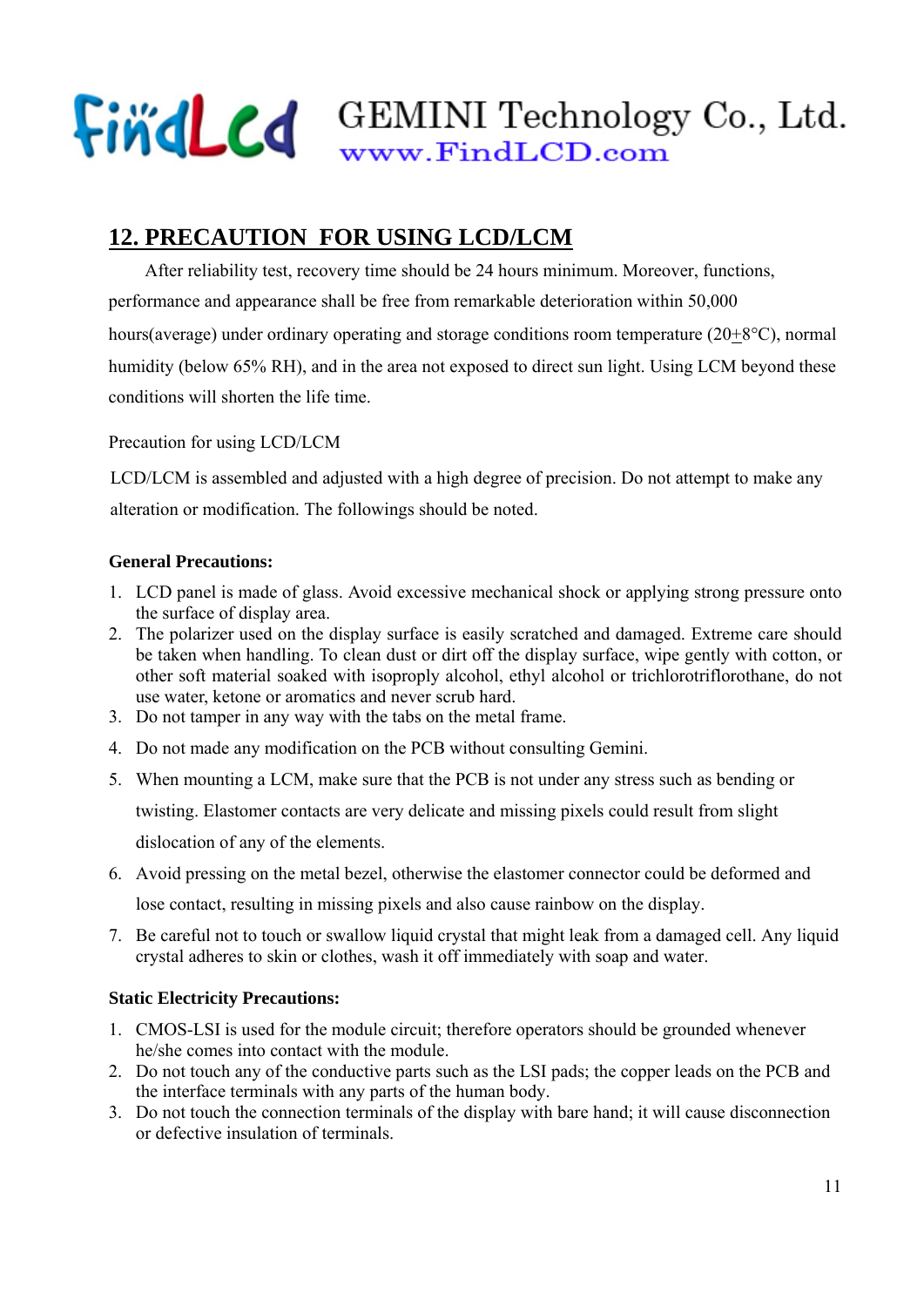## Find Cd GEMINI Technology Co., Ltd. www.FindLCD.com

- 4. The modules should be kept in anti-static bags or other containers resistant to static for storage.
- 5. Only properly grounded soldering irons should be used.
- 6. If an electric screwdriver is used, it should be grounded and shielded to prevent sparks.
- 7. The normal static prevention measures should be observed for work clothes and working benches.
- 8. Since dry air is inductive to static, a relative humidity of 50-60% is recommended.

### **Soldering Precautions:**

- 1. Soldering should be performed only on the I/O terminals.
- 2. Use soldering irons with proper grounding and no leakage.
- 3. Soldering temperature: 330°C+10°C
- 4. Soldering time: 3 to 4 second.
- 5. Use eutectic solder with resin flux filling.
- 6. If flux is used, the LCD surface should be protected to avoid spattering flux.
- 7. Flux residue should be removed.

### **Operation Precautions:**

- 1. The viewing angle can be adjusted by varying the LCD driving voltage Vo.
- 2. Since applied DC voltage causes electro-chemical reactions, which deteriorate the display, the applied pulse waveform should be a symmetric waveform such that no DC component remains. Be sure to use the specified operating voltage.
- 3. Driving voltage should be kept within specified range; excess voltage will shorten display life.
- 4. Response time increases with decrease in temperature.
- 5. Display color may be affected at temperatures above its operational range.
- 6. Keep the temperature within the specified range usage and storage. Excessive temperature and humidity could cause polarization degradation, polarizer peel-off or generate bubbles.
- 7. For long-term storage over  $40^{\circ}$ C is required, the relative humidity should be kept below 60%. and avoid direct sunlight.

### **Limited Warranty**

Gemini LCDs and modules are not consumer products, but may be incorporated by Gemini's customers into consumer products or components thereof, Gemini does not warrant that its LCDs and components are fit for any such particular purpose.

- 1. The liability of Gemini is limited to repair or replacement on the terms set forth below. Gemini will not be responsible for any subsequent or consequential events or injury or damage to any personnel or user including third party personnel and/or user. Unless otherwise agreed in writing between Gemini and the customer, Gemini will only replace or repair any of its LCD which is found defective electrically or visually when inspected in accordance with Gemini general LCD inspection standard . (Copies available on request)
- 2. No warranty can be granted if any of the precautions state in handling liquid crystal display above has been disregarded. Broken glass, scratches on polarizer mechanical damages as well as defects that are caused accelerated environment tests are excluded from warranty.
- 3. In returning the LCD/LCM, they must be properly packaged; there should be detailed description of the failures or defect.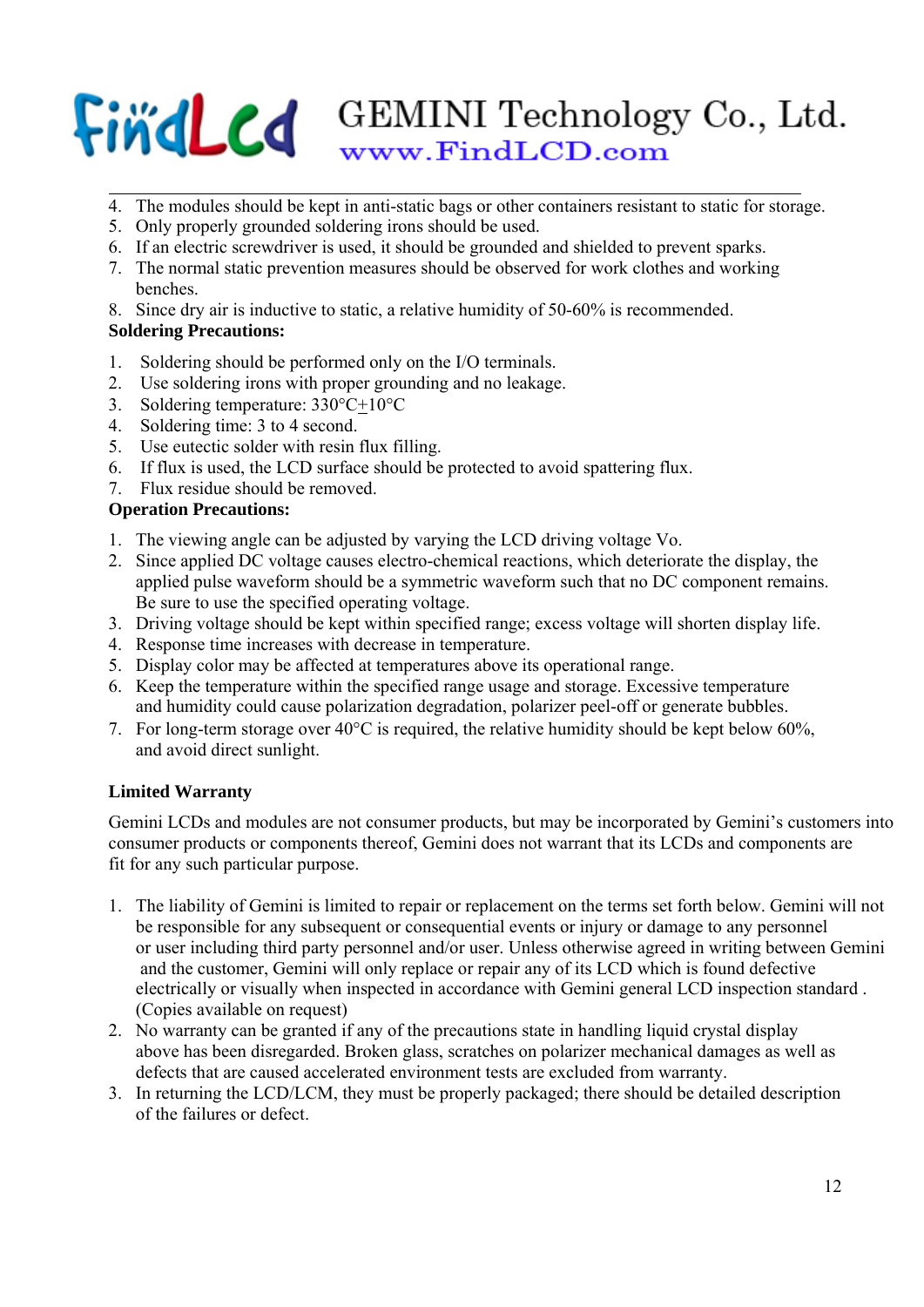## **13. LCM TEST CRITERIA**

### **1**.**Objective**

The criteria is made for customer and company to check on delivery LCM end product, guarantee the production quality to meet with customer's demand.

- **2**.**Range**
	- 2.1 Suit for our company's LCD end production.

## **3**.**Testing equipment**

Function tester、sliding calipers、microscope、visual magnifying glass、ESD arm protector、 finger cover、label、 high-low temperature experiment case、refrigerator、fixed-voltage power supply  $(DC)$ , table lamp and so on.

## **4**.**Sampling plan and quote superscript**

4.1.1 According to GB/T 2828.1---2003/ISO2859-1:1999, normal check of one sampling plan, general level of inspection II.

| Testing item | Sample quantity      | AQL judgment      |
|--------------|----------------------|-------------------|
| cosmetic     | one time sample<br>П | $MA=0.4$ $MI=1.5$ |
| scale        | $N=3$                | $C=0$             |
| function     | one time sample<br>П | $MA=0.4$ $MI=1.5$ |

- 4.1.2 GB/T 2828.1---2003/ISO2859-1:1999 check and count the sampling procedure and table one by one.
- 4.1.3 GB/T 1619.96 Test method of twisting out LCD device.
- 4.1.4 GB/T 12848.91 General standard of super-out LCD device.
- 4.1.5 GB2421-89 Basic experience environment of electrical and electronic products
- 4.1.6 IPC-A-610C Check condition of electrical assemblies.

### 5.**Test condition and basis**

5.1 visual: General under the condition of  $25±5^{\circ}\text{C}$ ,  $45±20\%RH$ , with enough light  $(>300cd/cm2)$ , the distance between operator and LCD is 30cm, use the method of reflective to test is normal, the backlight products, must test under the condition of luminance smaller than  $100 \text{cd/cm}$ ?, and lit up the backlight.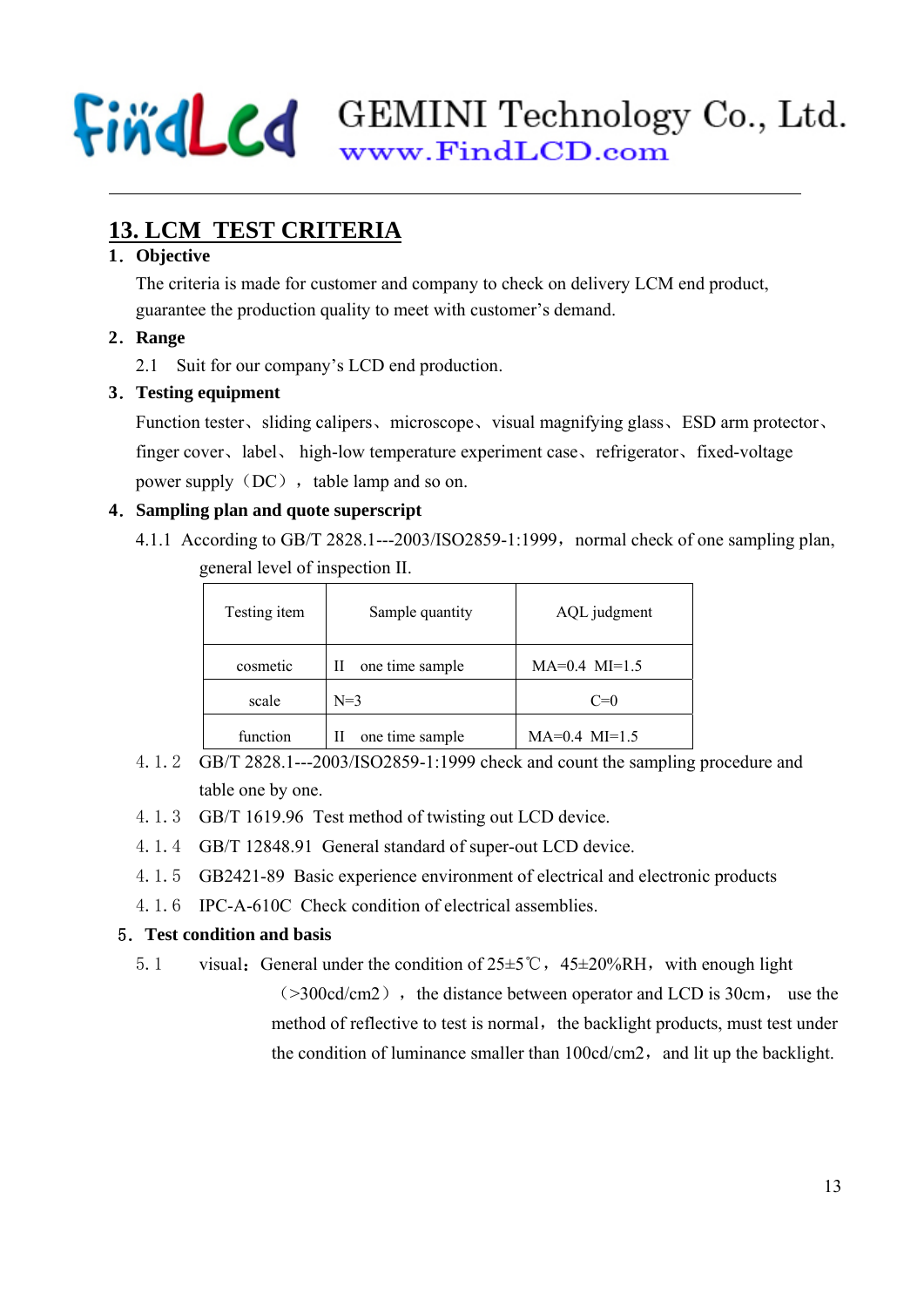5.2 The test left and right direction is 45°,up and down view angle is 0-45°



(STN depends on -20-55 $\degree$ ) to have a test, as follows:

5.3 Viewing area definition



- 5.4 Naked eye examination (except with assistant of magnifying glass to do defect test).
- 5.5 Electricity property

Testing use self-made/professional LCM test installation: contrast with the products file and designed drawing, ask for the display content and parameters accord with the document, and the result in line with the pattern

- 5.5.1 Testing voltage  $(V)$ : Refer to the requirement of test device, customer have no special statement, think the external circuit adjustable, effect controlled in agreed voltage fluctuation (without special agreement, accord to LCD driving voltage at 9V or bellowed control in $\pm 0.3V$ , above 9V, at least is LCD driving voltage  $\pm 3\%$ ), to the products with special voltage demand, assurance display effect through circuit adjust, when necessary made the maximum and minimum receivable samples.
- 5.5.2 Power consumption of electric current  $(I)$ : refer to product document or designed blueprint identify.

### **6**.**Defective item and testing criteria**

- 6.1 Scale:To the whole cosmetic scale and which could influence the assemble position , should accord to the drawing, main defect.
- 6.2 capacity test: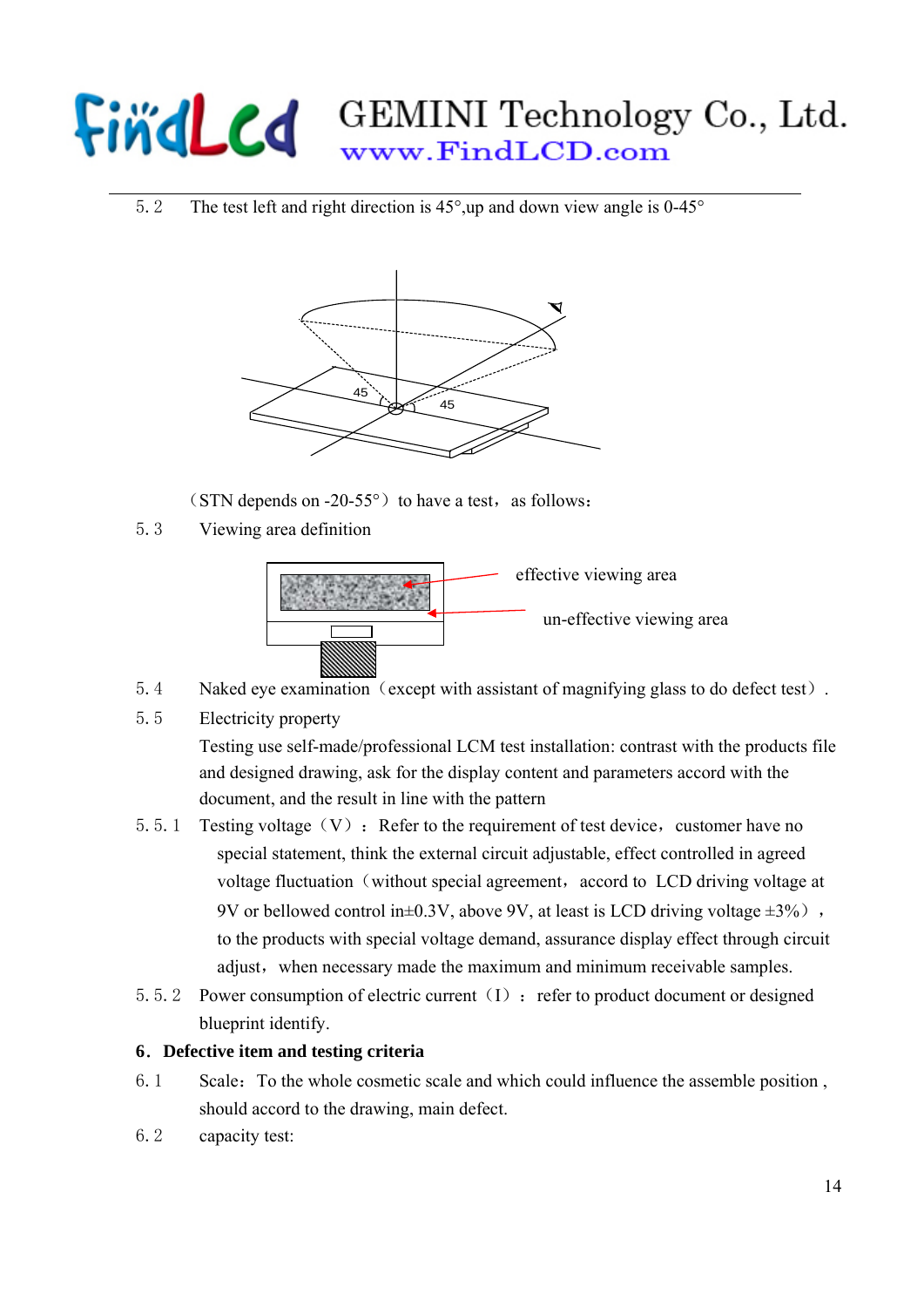

| order   | item                                        | description                                                                                                                                                         | MAJ        | <b>MIN</b> | Accept<br>standard                                       |
|---------|---------------------------------------------|---------------------------------------------------------------------------------------------------------------------------------------------------------------------|------------|------------|----------------------------------------------------------|
| 6, 2, 1 | Segment missing                             | SEG/COM showed line or spot missing<br>caused by line break/bad connection,<br>i8nner short                                                                         | $\sqrt{ }$ |            | reject                                                   |
| 6.2.3   | No display/no<br>action                     | Normal connection, no display                                                                                                                                       | $\sqrt{ }$ |            | reject                                                   |
| 6.2.4   | mistake/abnormal                            | Accord to common scanner procedure,<br>picture and order inconsistent with<br>requirement                                                                           | $\sqrt{ }$ |            | reject                                                   |
| 6.2.5   | Viewing angle<br>mistake                    | The clearest direction inconsistent with<br>requirement                                                                                                             | $\sqrt{ }$ |            | reject                                                   |
| 6.2.6   | Display<br>dark/light                       | Normal display the whole ratio too light<br>or dark                                                                                                                 | $\sqrt{ }$ |            | Over voltage<br>standard, reject                         |
| 6.2.7   | Slow reflect                                | Reflection of lit or off on part dose not<br>uniform with others.                                                                                                   | $\sqrt{ }$ |            | reject                                                   |
| 6.2.8   | Show more<br>symbol, more<br>lines and rows | due to lack of matching unrightenousness or<br>etched caused alignment or logo when lit<br>display of symbols, row or line.                                         |            | √          | refer to<br>spot/line<br>standard                        |
| 6.2.9   | light/dim<br>segment                        | On the condition of normal voltage, the<br>display contrast is not uniformed                                                                                        |            | $\sqrt{2}$ | Reject or refer<br>to samples                            |
| 6.2.10  | PI black/white<br>spot                      | Poor connect in LCD lead to<br>black/white spot in word change<br>procedure                                                                                         |            | $\sqrt{ }$ | Suspended<br>screen, refer<br>to spot/line,<br>others OK |
| 6.2.11  | pinhole/white<br>spot                       | ITO missing lead to picture incomplete<br>when lit up<br>$\bigcup_{\mathbf{Y}} \mathbf{Y}_{\mathbf{X}}$<br>$d = (X+Y)/2$                                            |            | √          | refer to<br>spot/line<br>standard                        |
| 6.2.12  | word deformed                               | Mistaken match caused the display<br>width dose not conform to standard,<br>then lead to convex or air leakage:  Ia-<br>$Ib \leq 1/4W(W)$ is the normal width)<br>n |            | $\sqrt{ }$ | accept<br>$ Ia-Ib >1/4W$ ,<br>reject                     |
| 6.2.13  | High current                                | LCM current exceed requirement                                                                                                                                      |            | $\sqrt{ }$ | reject                                                   |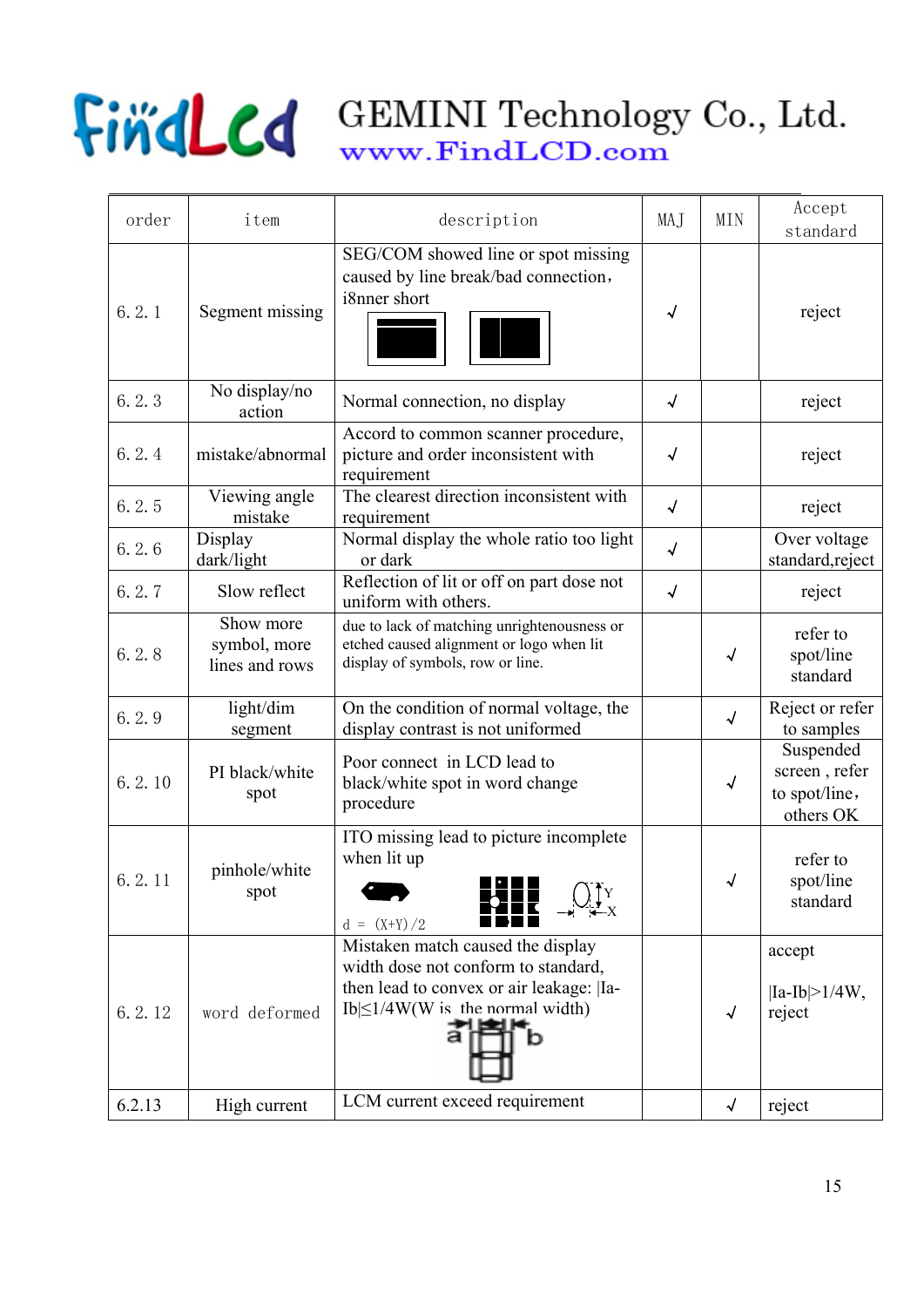- 6.3 LCD visual defect
- 6.3.1 spot defect(controlled in viewing area, in un-viewing area, OK)

| Defective item               | average diameter     | Accept number | MAJ | MIN |
|------------------------------|----------------------|---------------|-----|-----|
| Spot defect                  | d<0.2                |               |     |     |
| (black spot, impurity,       | $0.2 < d \leq 0.25$  |               |     |     |
| pinhole,, contain LC defect) | $0.25 < d \leq 0.30$ |               |     |     |

6.3.2 Line defect(controlled in viewing area, in un-viewing area, OK)

| Defective item        | length(L)  | width(W)    | Accept number | <b>MAJ</b> | <b>MIN</b> |
|-----------------------|------------|-------------|---------------|------------|------------|
| line defect (segment, | $\leq 5.0$ | $\leq 0.02$ |               |            |            |
| impurity)             | $\leq 3.0$ | < 0.03      |               |            |            |
|                       | $\leq 3.0$ | $\leq 0.05$ |               |            |            |

note: 1.when width is bigger than 0.1, it needs to handle as line defect。

6.3.3 polarizer air bubble (controlled in viewing area, in un-viewing area, OK)

| Defective item                        | average diameter $(d)$ | Accept number | <b>MAJ</b> | <b>MIN</b> |
|---------------------------------------|------------------------|---------------|------------|------------|
| polarizer air bubble, convex<br>point | $d \leq 0.3$           |               |            |            |
|                                       | $0.3 < d \leq 0.5$     |               |            |            |
| $d=(w+1)/2$                           | $0.5 < d \leq 0.8$     |               |            | ∼          |

6.3.4 Damaged(LCD edge reveal without mental frame, contain COG,H/S, deduct BL directly)

| order   | item                     | Permit standard                                                                                                 |                                         | <b>MAJ</b> | <b>MIN</b> |  |
|---------|--------------------------|-----------------------------------------------------------------------------------------------------------------|-----------------------------------------|------------|------------|--|
|         | Conductor chips          |                                                                                                                 | (mm)                                    |            |            |  |
|         |                          | X                                                                                                               | $\leq$ 1/8L                             |            |            |  |
|         |                          | Y                                                                                                               | $\leq1/3W$                              |            | √          |  |
| 6.3.4.1 |                          | Z                                                                                                               | $\leq 1/2t$                             |            |            |  |
|         |                          | Accept<br>number                                                                                                | $\overline{2}$                          |            |            |  |
|         |                          | When $Y \le 0.2$ mm, neglect the length of X, un-conductor<br>chips, depend on $X \leq 1/10L$ , $Y \leq 1/2W$ . |                                         |            |            |  |
| 6.3.4.2 |                          |                                                                                                                 | (mm)                                    | <b>MAJ</b> | <b>MIN</b> |  |
|         | chips(ITO lead position) | X                                                                                                               | Not enter into frit<br>or do not attach |            |            |  |
|         |                          | Y                                                                                                               | the conductor                           |            |            |  |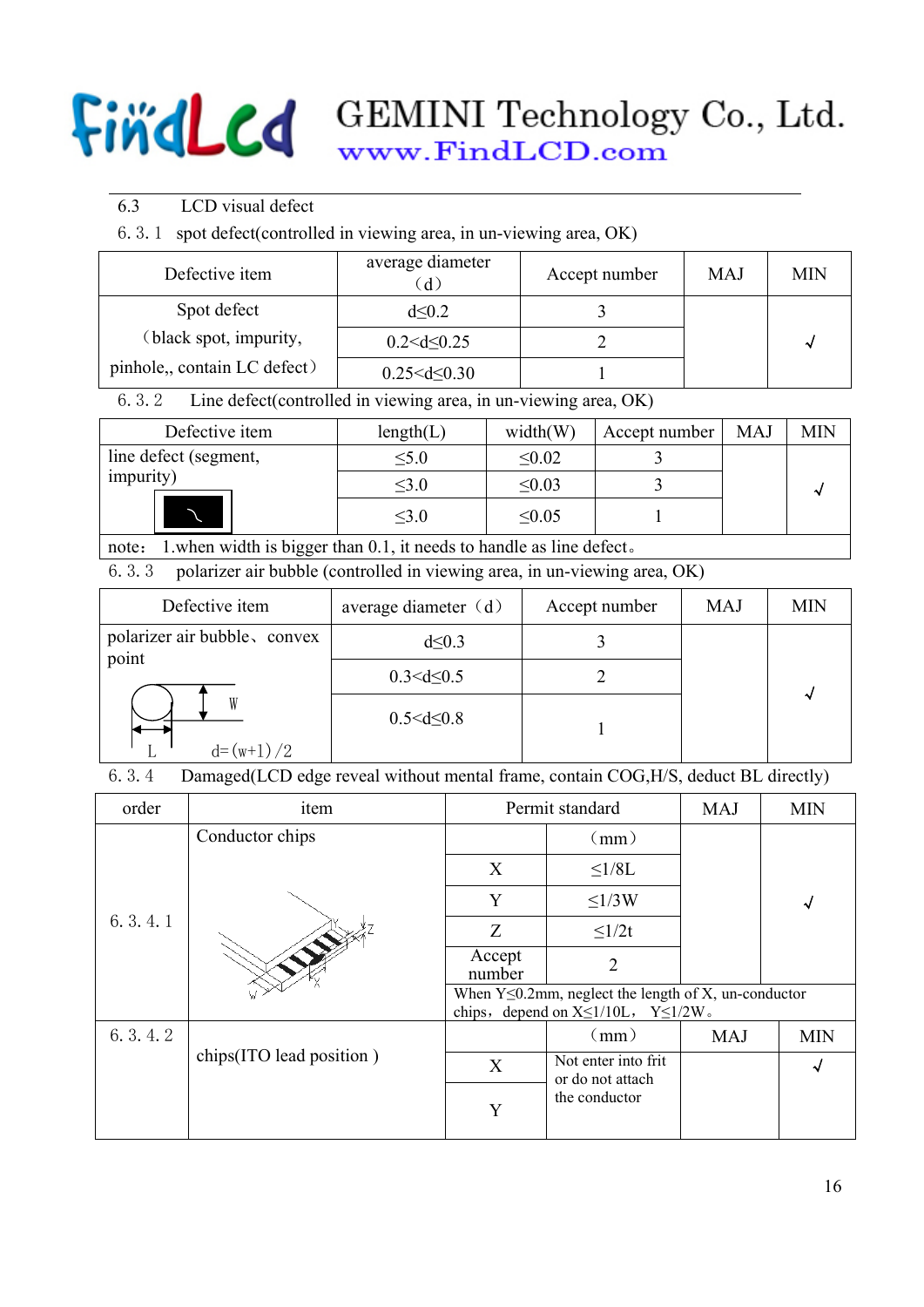|         |                                    |                                                                                                                      | $\leq t$                                                |            |            |  |
|---------|------------------------------------|----------------------------------------------------------------------------------------------------------------------|---------------------------------------------------------|------------|------------|--|
|         |                                    | Accept<br>number                                                                                                     | $\mathcal{D}_{\mathcal{L}}$                             |            |            |  |
|         |                                    | black edge.                                                                                                          | Seal position refer to 6.3.4.3, do not enter into frame |            |            |  |
|         |                                    |                                                                                                                      | Chips damage the conducing, refer to $6.3.4.1$          |            |            |  |
|         | interface seal rubber crack (outer |                                                                                                                      | (mm)                                                    | <b>MAJ</b> | <b>MIN</b> |  |
|         | crack)                             | X                                                                                                                    | $\leq1/8$ L                                             |            |            |  |
|         |                                    | Y                                                                                                                    | $\leq1/2H$                                              |            |            |  |
| 6.3.4.3 |                                    | Z                                                                                                                    | $\leq 1/2t$                                             |            |            |  |
|         |                                    | Accept<br>number                                                                                                     |                                                         |            |            |  |
|         |                                    | Seal edge rubber inner crack conform to the standard<br>of outer, when the back of stage cracked refer to<br>6.3.4.1 |                                                         |            |            |  |

note: t---glass thickness, L---length, H---distance. W—glass stage width

### 6.3.5 others

| order   | item                  | description                  | <b>MAJ</b> | <b>MIN</b> | Accept<br>standard                         |
|---------|-----------------------|------------------------------|------------|------------|--------------------------------------------|
| 6.3.5.1 | coloration/background | One product, different color |            | √          | Reject or<br>refer to<br>limited<br>sample |
| 6.3.5.2 | Leak in $k(LC)$       |                              | √          |            | reject                                     |
| 6.3.5.3 | Without protect film  |                              |            | √          | reject                                     |

6.4 backlight components

| order | item                               | description                                                                                                                       | <b>MAJ</b> | <b>MIN</b> | Accept<br>standard                |
|-------|------------------------------------|-----------------------------------------------------------------------------------------------------------------------------------|------------|------------|-----------------------------------|
| 6.4.1 | Backlight<br>unlit, wrong<br>color |                                                                                                                                   | √          |            | reject                            |
| 6.4.2 | Color<br>deviation                 | Lit up, color differ from the sample, or do<br>not match the drawing after testing                                                |            | $\sqrt{ }$ | Refer to<br>sample and<br>drawing |
| 6.4.3 | <b>Brightness</b><br>deviation     | Lit up, lightness differ from the sample, or<br>do not match the drawing after testing, or<br>over the sample range of $\pm$ 30%. |            | $\sqrt{ }$ | Refer to<br>sample and<br>drawing |
| 6.4.4 | LED uneven                         | Lit up, brightness uneven, exceed the<br>drawing specification.                                                                   |            | $\sqrt{ }$ | Refer to<br>sample and<br>drawing |
| 6.4.5 | Spot/line<br>segment               | There are tainted, segment when lit up.                                                                                           |            | √          | Refer to<br>6.3.1/6.3.2           |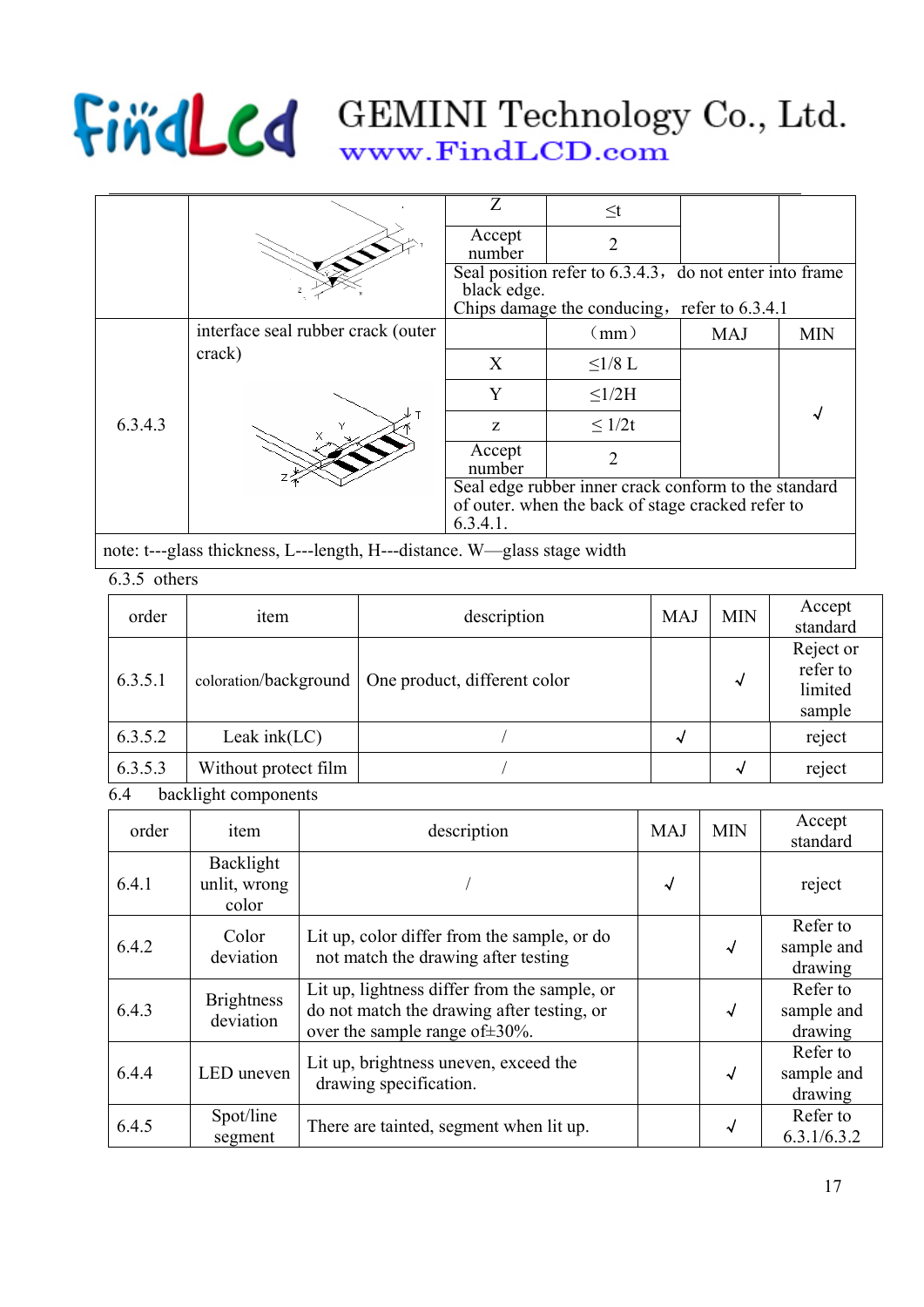### 6.5 Mental frame

| order | item                                                              | description                                                                                                                                                                                                                                                                                                                                                                                              | <b>MAJ</b> | <b>MIN</b> | Accept<br>standard |
|-------|-------------------------------------------------------------------|----------------------------------------------------------------------------------------------------------------------------------------------------------------------------------------------------------------------------------------------------------------------------------------------------------------------------------------------------------------------------------------------------------|------------|------------|--------------------|
| 6.5.1 | material/surface                                                  | Mental frame/surface approach<br>inconsistent with specification.                                                                                                                                                                                                                                                                                                                                        | √          |            | reject             |
| 6.5.2 | Twist un-<br>quality/without<br>twisting                          | Twist method/direction default,                                                                                                                                                                                                                                                                                                                                                                          | √          |            | reject             |
| 6.5.3 | oxidation,<br>paint stripping,<br>discoloration,<br>dent, segment | The surface of the mental frame dose not<br>appear oxidation, front surface paint<br>stripping and segment to<br>bottom  sol.8mm, exceed 3 point,<br>length $\leq$ 5.0mm, width $\leq$ 0.05mm line<br>defect exceed 2 point, positive dent,<br>bubble and side surface have paint<br>stripping and segment to bottom $\leq$ 1.0mm<br>exceed 3 point, width $\leq 0.05$ mm line<br>defect exceed 3 point. |            | √          | reject             |
| 6.5.4 | prick                                                             | Prick is too long, enter into viewing area                                                                                                                                                                                                                                                                                                                                                               |            | √          | reject             |

6.6 PCB/COB part

| order | item                             | description                                                                                                                                                                                                                                                                                                                                                                                                       | <b>MAJ</b> | <b>MIN</b> | Accept<br>standard |
|-------|----------------------------------|-------------------------------------------------------------------------------------------------------------------------------------------------------------------------------------------------------------------------------------------------------------------------------------------------------------------------------------------------------------------------------------------------------------------|------------|------------|--------------------|
| 6.6.1 | Seal rubber<br>defect            | COB inner round white remark line<br>$\mathbf{1}$<br>have PAD out reveal<br>2. height exceed the document/drawing<br>specification.<br>COB seal rubber should in white<br>3 <sub>1</sub><br>remark, the largest out scale can not<br>exceed remark radius 2MM<br>4. COB surface has clear lien assemble<br>mark, some even through the pinhole.<br>5. COB surface pinhole diameter over<br>0.25mm or have tainted |            |            | reject             |
| 6.6.2 | <b>PCB</b><br>cosmetic<br>defect | PCB golden figure surface can not have<br>1.<br>oxidation, dirt.<br>2. PCB can not appear bubble caused by<br>reflow<br>3. PCB green oil drop /segment lead to<br>leak copper.<br>Use mending, circuit diameter $\psi$ can not<br>over 1.3mm, other diameter $\psi$ can not<br>over 2.6mm, total less than 10 point.<br>otherwise reject.                                                                         |            | $\sqrt{ }$ | reject             |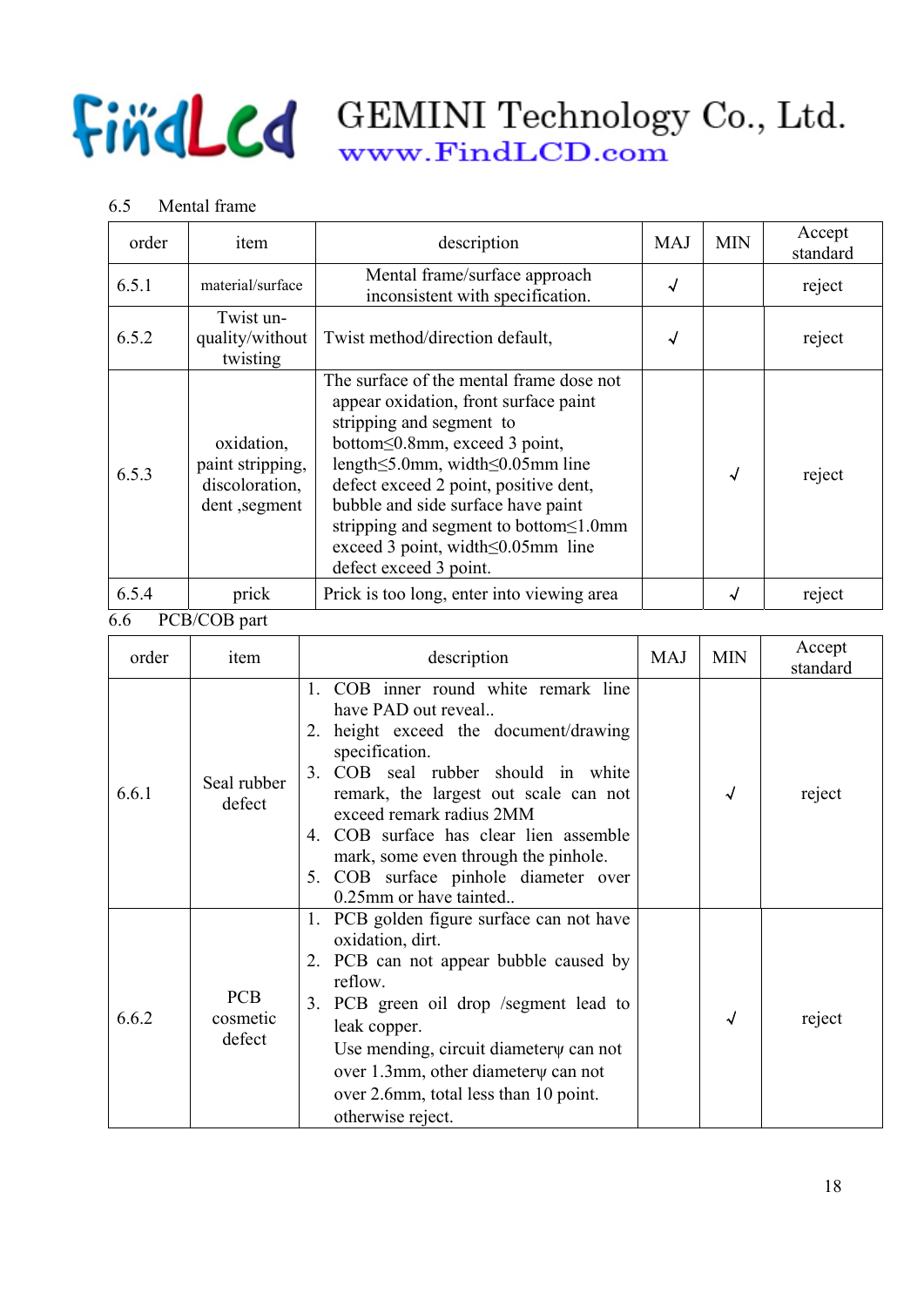|       |                       | 1. PCB components inconsistent with                                                                                                                                                                                                                                                                                                                                                                                                  |  |        |
|-------|-----------------------|--------------------------------------------------------------------------------------------------------------------------------------------------------------------------------------------------------------------------------------------------------------------------------------------------------------------------------------------------------------------------------------------------------------------------------------|--|--------|
| 6.6.3 | Components<br>mistake | drawing. Find wrong pitch, more or less<br>pitch, polar reverse (LCD voltage side<br>circuit/BL current limit resistance<br>modify, only if customer have special<br>require, otherwise do not control)<br>2. The JUMP of PCB shot need refer to the<br>structure picture, appear more or less<br>soldering.<br>3. customer have special require on the<br>component, mode specification and<br>supplier should conform to technique |  | reject |
|       |                       | demand. Otherwise reject.                                                                                                                                                                                                                                                                                                                                                                                                            |  |        |

| 6.7 |  |  |  |  |  | SMT part (vague parts refer to IPC-A-610C) |
|-----|--|--|--|--|--|--------------------------------------------|
|-----|--|--|--|--|--|--------------------------------------------|

| Order                  | Item                    | Description                                                                                                                                             | <b>MAJ</b> | <b>MIN</b> | Accept<br>standard |
|------------------------|-------------------------|---------------------------------------------------------------------------------------------------------------------------------------------------------|------------|------------|--------------------|
| 6.7.1                  | Soldering<br>defect     | Cold solder, fake solder, missing solder,<br>crack, tin un-dissolved                                                                                    |            | $\sqrt{ }$ | reject             |
| 6.7.2                  | Solder<br>ball/bridge   | Solder ball/bridge drop lead to spot short.                                                                                                             |            | $\sqrt{ }$ | reject             |
| 6.7.3                  | DIP parts               | DIP parts, keypad, connection appear<br>flowing and tilted.                                                                                             |            | $\sqrt{ }$ | reject             |
| 6.7.4                  | Spot shape              | Inner dent, can not form to cover solder or<br>less solder, otherwise reject                                                                            |            | √          | reject             |
| 6.7.5                  | Component<br>out reveal | After cutting, just left 0.5mm~2mm, can not<br>damage solder surface and covered the<br>component foot. Otherwise reject.                               |            | $\sqrt{ }$ | reject             |
| 6.7.6<br>$\sim$ $\sim$ | Cosmetic<br>defect      | Solder residues appear tawny or coke black.<br>PCB solder spot remained white mist<br>residues after clean.<br>$T1 \qquad 1 \qquad 1 \qquad 1 \qquad 1$ |            | $\sqrt{ }$ | reject             |

## 6.8 Thermal press part (contain H/S, FPC)

| Order | item                                    | description                                                                                                                                                                                                   | <b>MAJ</b> | <b>MIN</b>   | Accept<br>standard |
|-------|-----------------------------------------|---------------------------------------------------------------------------------------------------------------------------------------------------------------------------------------------------------------|------------|--------------|--------------------|
| 6.8.1 | Model<br>specifications<br>do not match |                                                                                                                                                                                                               | √          |              | reject             |
| 6.8.2 | Scale/position                          | Material scale must in the drawing<br>specification range, the contact area of<br>dielectric material and the body (ITO,<br>PDA) should be above $1/2$ , and the<br>dislocation must control in specification |            | $\checkmark$ | Accept             |
| 6.8.3 | Thermal<br>press dirt                   | Thermal area tainted can not lead to short,                                                                                                                                                                   |            | √            | accept             |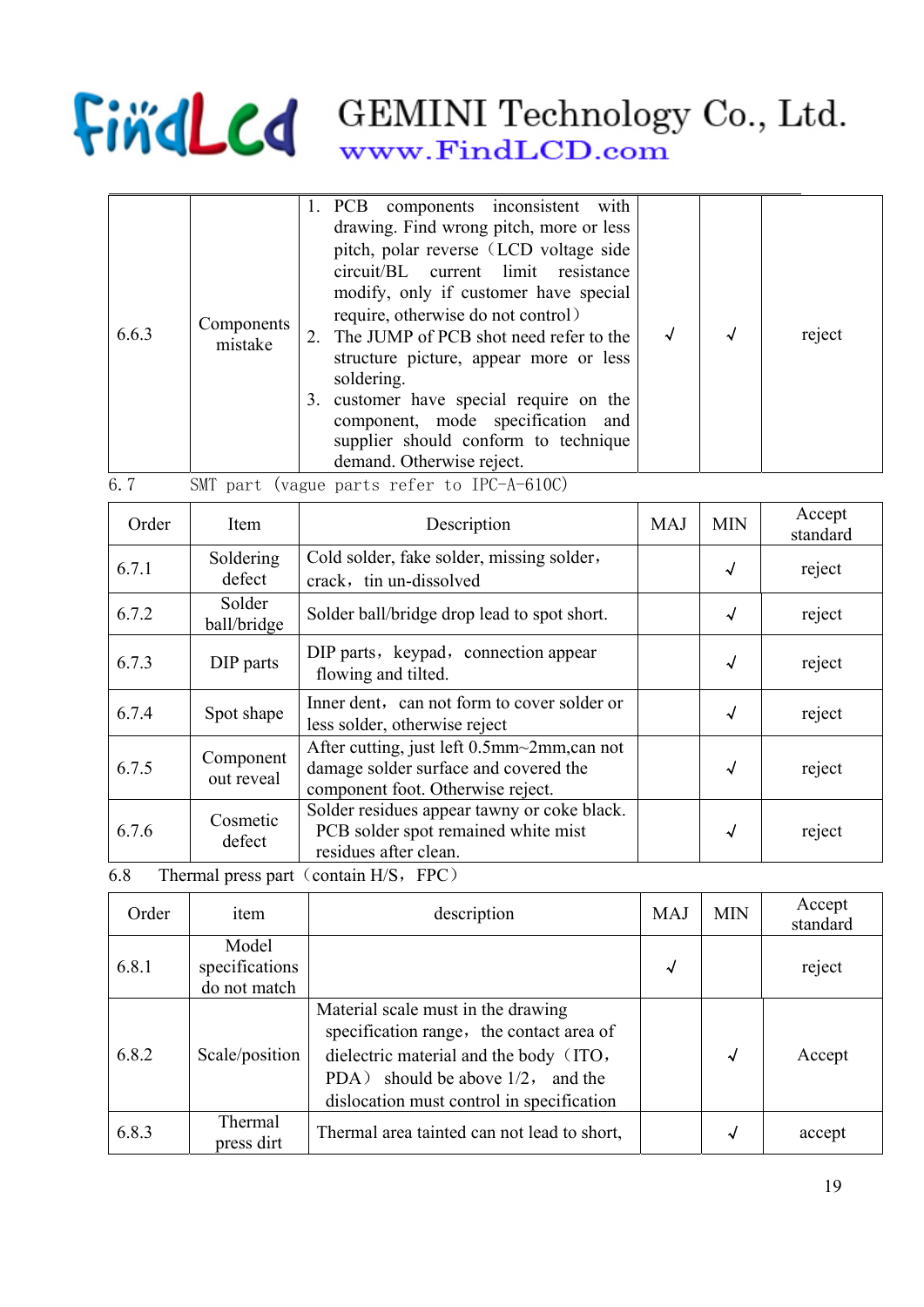|        |                             | OK, in through position,<br>dirt area is<br>smaller than 50%, OK.                                                                                                                                                                                                                    |            |              |                               |
|--------|-----------------------------|--------------------------------------------------------------------------------------------------------------------------------------------------------------------------------------------------------------------------------------------------------------------------------------|------------|--------------|-------------------------------|
| 6.8.4  | creases                     |                                                                                                                                                                                                                                                                                      |            | $\checkmark$ | Refer to<br>limited<br>sample |
| 6.9    | connection and other parts  |                                                                                                                                                                                                                                                                                      |            |              |                               |
| order  | item                        | description                                                                                                                                                                                                                                                                          | <b>MAJ</b> | <b>MIN</b>   | Accept<br>standard            |
| 6.9.1  | Specification<br>un-matched | Connection and other components do not<br>conform to drawing requirement                                                                                                                                                                                                             | √          |              | reject                        |
| 6.9.2  | Position and<br>order       | Solder position should consistent with the<br>drawing.                                                                                                                                                                                                                               |            | $\sqrt{ }$   | reject                        |
| 6.9.3  | cosmetic                    | the body of our connect component and<br>$1_{-}$<br>the PIN foot have solder-helping.<br>2. PIN connection PIN deformation bigger<br>than PIN width 1/2.                                                                                                                             |            | $\sqrt{ }$   | reject                        |
| 6.10   | General visual              |                                                                                                                                                                                                                                                                                      |            |              |                               |
| order  | item                        | description                                                                                                                                                                                                                                                                          | <b>MAJ</b> | <b>MIN</b>   | Accept<br>standard            |
| 6.10.1 | Connect<br>material         | FPC golden figure or H/S, FFC out part of<br>PIN leak copper or material, have damaged.<br>FPC,FFC,COF,H/S connected material<br>curved (except for original).<br>FPC, PCB golden figure bigger than 1PIN<br>width.<br>FPC/FFC material segment, crease exceed<br>the specification. |            | $\sqrt{ }$   | reject                        |
| 6.10.2 | Protect<br>defect           | Protect film do not cover circuit totally (如<br>H/S, FFC, FPC) or not contact with<br>interface, or add on PIN outer part.                                                                                                                                                           |            | $\checkmark$ | reject                        |
| 6.10.3 | Visual dirty                | The surface of end products have dirt,<br>rubber, PCB/COB un-welding area has<br>solder ball.<br>The defective remark or label do not clean.                                                                                                                                         |            | $\sqrt{ }$   | reject                        |
| 6.10.4 | Assembly<br>black spot      | Add backlight, taint and black spot                                                                                                                                                                                                                                                  |            | $\sqrt{ }$   | Refer to 6.3.1                |
| 6.10.5 | Product<br>remark           | Model defer from approved remark and<br>technique requirement, position, vague<br>and leak.                                                                                                                                                                                          |            | $\sqrt{ }$   | reject                        |
| 6.10.6 | Inner<br>product<br>packing | Packing inconsistent with requirement,<br>segment short, wrong amount. And<br>inconsistent with shipment remark/ order<br>demand.                                                                                                                                                    |            | $\sqrt{ }$   | reject                        |